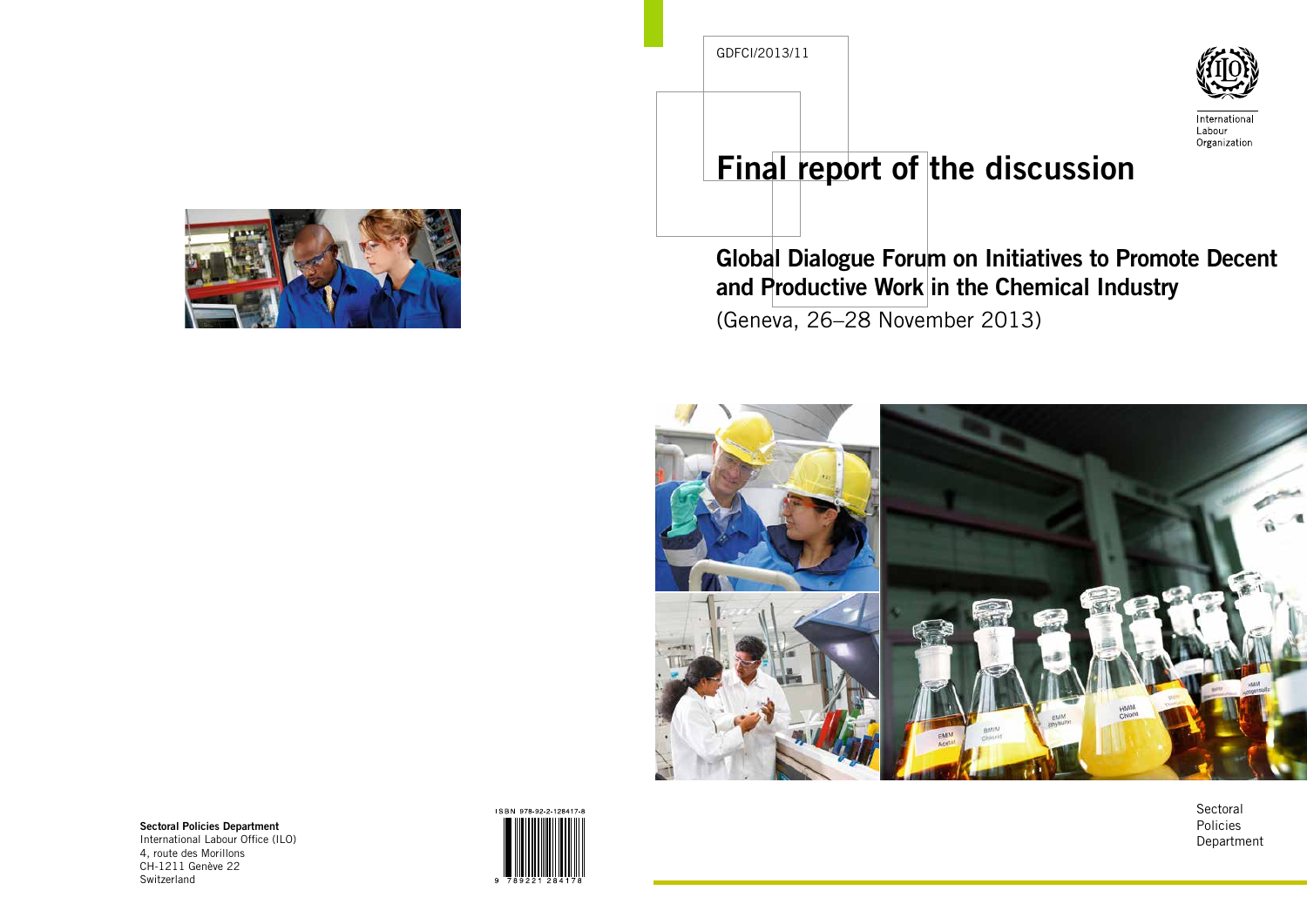# **GDFCI/2013/11**

INTERNATIONAL LABOUR ORGANIZATION

**Sectoral Policies Department**

# **Final report of the discussion**

**Global Dialogue Forum on Initiatives to Promote Decent and Productive Work in the Chemical Industry** (Geneva, 26–28 November 2013)

Geneva, 2013

INTERNATIONAL LABOUR OFFICE, GENEVA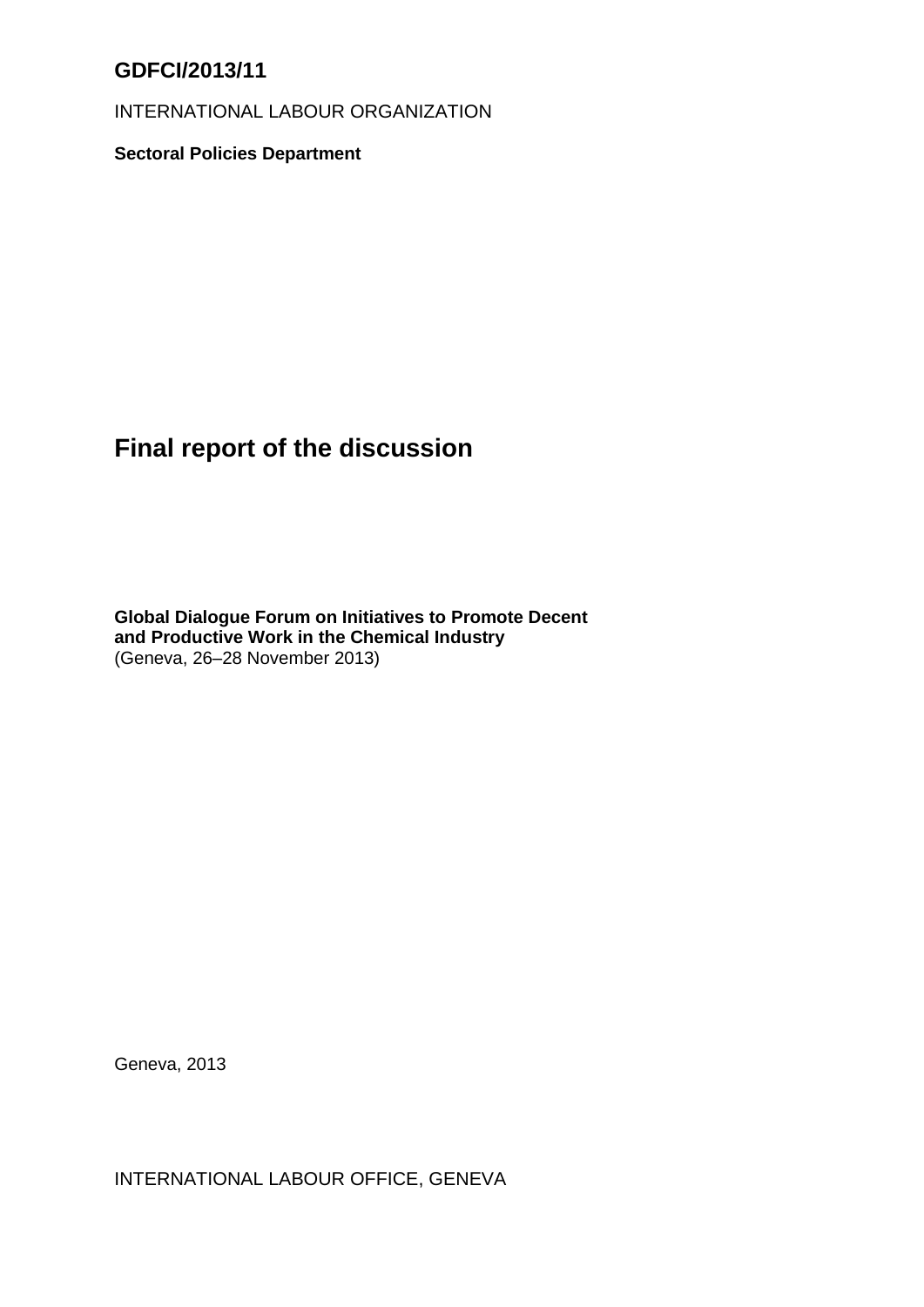Copyright © International Labour Organization 2014 *First edition 2014*

Publications of the International Labour Office enjoy copyright under Protocol 2 of the Universal Copyright Convention. Nevertheless, short excerpts from them may be reproduced without authorization, on condition that the source is indicated. For rights of reproduction or translation, application should be made to ILO Publications (Rights and Permissions), International Labour Office, CH-1211 Geneva 22, Switzerland. The International Labour Office welcomes such applications.

Libraries, institutions and other users registered with reproduction rights organizations may make copies in accordance with the licences issued to them for this purpose. Visit www.ifrro.org to find the reproduction rights organization in your country.

*Final report of the discussion: Global Dialogue Forum on Initiatives to Promote Decent and Productive Work in the Chemical Industry,* Geneva, 26–28 November 2013, International Labour Office, Geneva. ILO, 2014.

ISBN 978-92-2-128417-8 (print) ISBN 978-92-2-128418-5 (Web pdf)

Also available in French: *Rapport final de la discussion: Forum de dialogue mondial sur les initiatives visant à promouvoir le travail décent et productif dans l'industrie chimique*, Genève, 26-28 novembre 2013, ISBN 978-92-2- 228417-7, Geneva, 2014; and in Spanish: *Informe final de la discusión: Foro de diálogo mundial sobre iniciativas para promover el trabajo decente y productivo en la industria química*, Ginebra, 26-28 de noviembre de 2013, ISBN 978-92- 2-328417-6, Geneva, 2014.

chemical industry / employment / decent work / chemical worker / working conditions / vocational education / vocational training / occupational safety / occupational health / labour relations

08.12.1

*Cover photographs: BASF SE*

*ILO Cataloguing in Publication Data*

The designations employed in ILO publications, which are in conformity with United Nations practice, and the presentation of material therein do not imply the expression of any opinion whatsoever on the part of the International Labour Office concerning the legal status of any country, area or territory or of its authorities, or concerning the delimitation of its frontiers.

The responsibility for opinions expressed in signed articles, studies and other contributions rests solely with their authors, and publication does not constitute an endorsement by the International Labour Office of the opinions expressed in them.

Reference to names of firms and commercial products and processes does not imply their endorsement by the International Labour Office, and any failure to mention a particular firm, commercial product or process is not a sign of disapproval.

ILO publications and electronic products can be obtained through major booksellers or ILO local offices in many countries, or direct from ILO Publications, International Labour Office, CH-1211 Geneva 22, Switzerland. Catalogues or lists of new publications are available free of charge from the above address, or by email: pubvente@ilo.org.

Visit our website: www.ilo.org/publns.

Printed by the International Labour Office, Geneva, Switzerland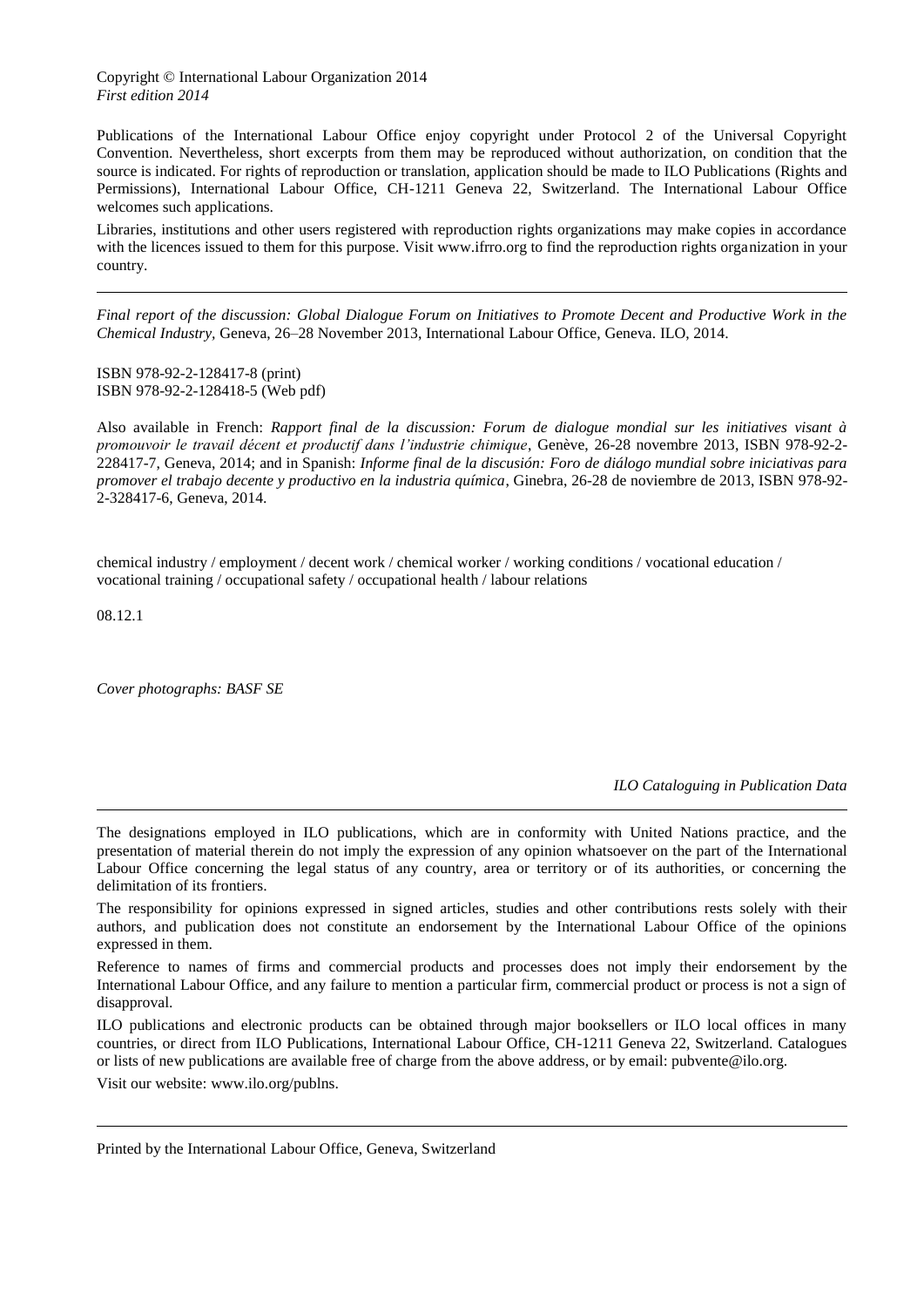# *Contents*

#### *Page*

|          |                                                                                                                                                                                                                                        | $\mathbf{V}$ |
|----------|----------------------------------------------------------------------------------------------------------------------------------------------------------------------------------------------------------------------------------------|--------------|
|          |                                                                                                                                                                                                                                        | $\mathbf{1}$ |
|          |                                                                                                                                                                                                                                        | $\mathbf{1}$ |
|          | Discussion point 1: What challenges does the chemical industry experience in<br>promoting decent and productive work, and how do initiatives in employment                                                                             | 3            |
|          | Discussion point 2: What are the most important issues pertaining to OSH                                                                                                                                                               |              |
|          | in the chemical industry and how could they best be addressed by governments,                                                                                                                                                          |              |
|          | employers' and workers' organizations through innovative initiatives in the industry?                                                                                                                                                  | 7            |
|          | Discussion point 3: What actions are necessary to support CSR and voluntary<br>initiatives in order to promote decent work through social dialogue in the<br>chemical industry, in particular among SMEs and to enhance the industry's | 9            |
|          |                                                                                                                                                                                                                                        |              |
|          | Discussion point 4: Recommendations for future actions by the ILO and its Members                                                                                                                                                      | 13           |
|          |                                                                                                                                                                                                                                        | 14           |
|          |                                                                                                                                                                                                                                        | 15           |
|          |                                                                                                                                                                                                                                        | 17           |
| Point 1: |                                                                                                                                                                                                                                        | 17           |
| Point 2: | Addressing occupational safety and health in the chemical industry                                                                                                                                                                     | 18           |
| Point 3: | Promotion of decent work and sustainability in the chemical industry<br>through voluntary initiatives and corporate social responsibility                                                                                              | 19           |
| Point 4: | Recommendations for future actions by the International Labour Organization                                                                                                                                                            | 20           |
|          |                                                                                                                                                                                                                                        | 23           |
|          |                                                                                                                                                                                                                                        | 25           |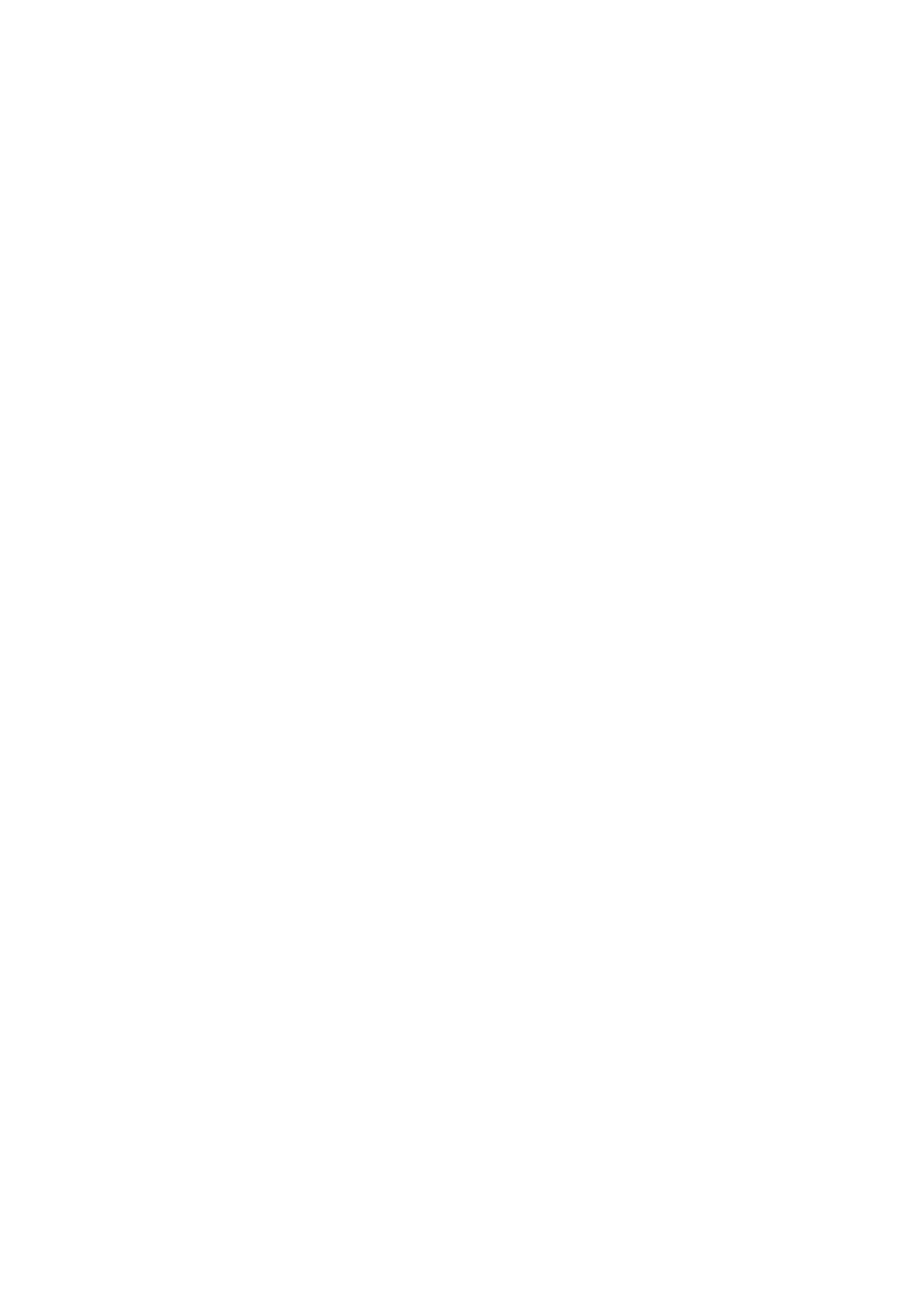# <span id="page-5-0"></span>**Abbreviations and acronyms**

| <b>CBA</b>             | collective bargaining agreement                                                                                                                                                     |
|------------------------|-------------------------------------------------------------------------------------------------------------------------------------------------------------------------------------|
| <b>CSR</b>             | corporate social responsibility                                                                                                                                                     |
| <b>GFA</b>             | global framework agreement                                                                                                                                                          |
| <b>GHS</b>             | Globally Harmonized System of Classification and Labelling<br>of Chemicals                                                                                                          |
| <b>GPS</b>             | <b>Global Product Strategy</b>                                                                                                                                                      |
| GUF                    | Global Union federation                                                                                                                                                             |
| <b>ICCA</b>            | <b>International Council of Chemical Associations</b>                                                                                                                               |
| <b>ILO</b>             | <b>International Labour Organization</b>                                                                                                                                            |
| IGO                    | intergovernmental organization                                                                                                                                                      |
| <b>ISO</b>             | International Organization for Standardization                                                                                                                                      |
| <b>MNE</b>             | multinational enterprise                                                                                                                                                            |
| <b>MNE</b> Declaration | Tripartite Declaration of Principles concerning Multinational<br>Enterprises and Social Policy (ILO)                                                                                |
| NGO                    | non-governmental organization                                                                                                                                                       |
| OSH                    | occupational safety and health                                                                                                                                                      |
| R&D                    | research and development                                                                                                                                                            |
| <b>REACH</b>           | European Union Regulation on Registration, Evaluation,<br>Authorisation and Restriction of Chemicals                                                                                |
| <b>SAICM</b>           | <b>Strategic Approach to International Chemicals Management</b>                                                                                                                     |
| sectoral meeting 2011  | ILO Tripartite Meeting on Promoting Social Dialogue on<br>Restructuring and its Effects on Employment in the Chemical<br>and Pharmaceutical Industries (Geneva, 24-27 October 2011) |
| <b>SME</b>             | small and medium-sized enterprise                                                                                                                                                   |
| <b>UNEP</b>            | <b>United Nations Environment Programme</b>                                                                                                                                         |
| <b>VET</b>             | vocational education and training                                                                                                                                                   |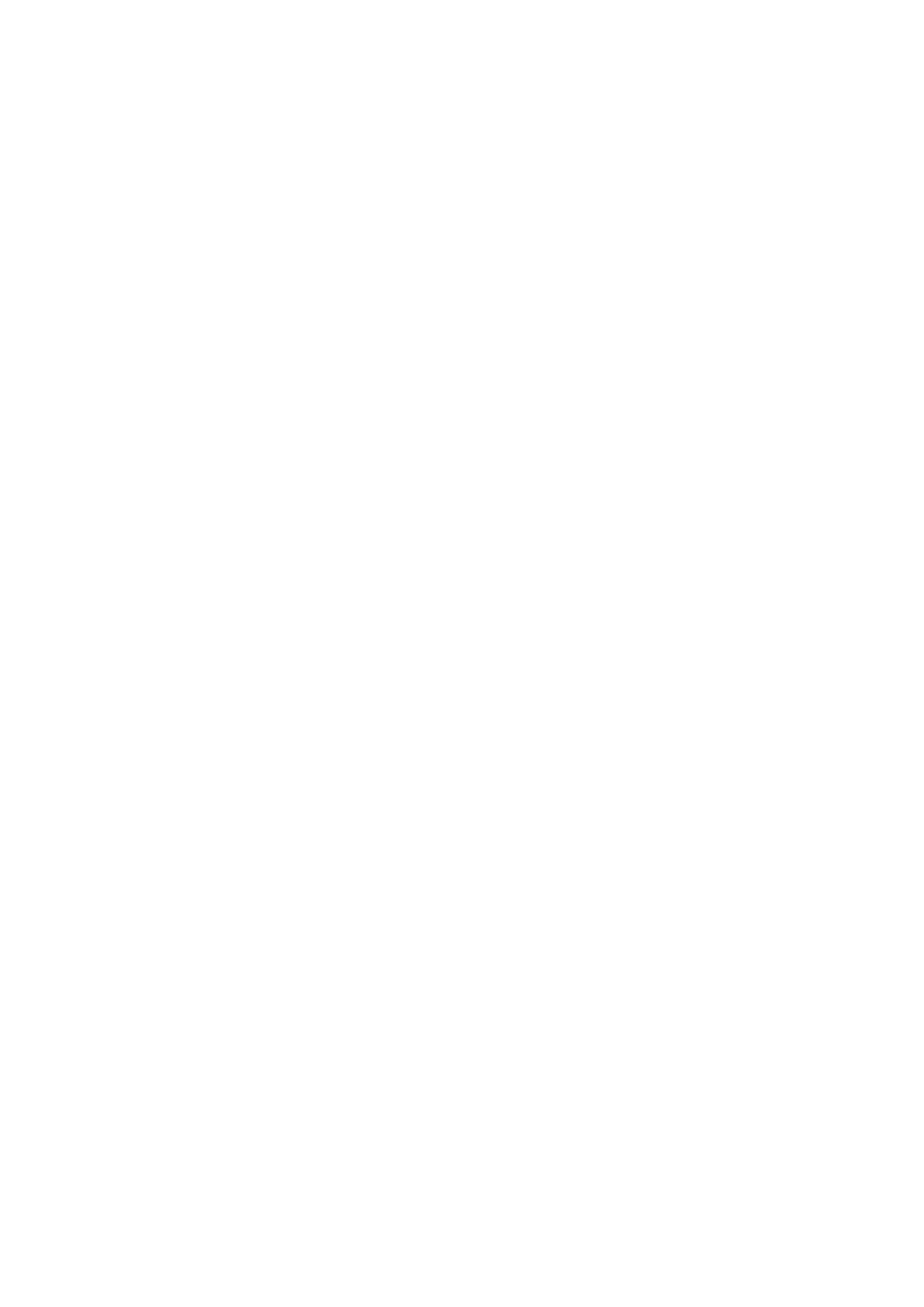# <span id="page-7-0"></span>**Introduction**

- **1.** The Global Dialogue Forum on Initiatives to Promote Decent and Productive Work in the Chemical Industry (hereinafter, "the Forum") was held at the International Labour Office in Geneva from 26 to 28 November 2013. The Governing Body of the ILO had approved the convening of the Forum at its 310th Session (March 2011). Based on the agreed points of discussion, the Office prepared the issues paper  $1$  to serve as a basis for the Forum's deliberations.
- **2.** The purpose of the Forum was to discuss initiatives to promote decent and productive work in the chemical industry. The Forum examined initiatives to promote social dialogue for improving the performance of the chemical industry, in particular of small and medium-sized enterprises (SMEs). Taking on board the ILO's Tripartite Declaration of Principles concerning Multinational Enterprises and Social Policy (MNE Declaration), the discussion assessed how corporate social responsibility (CSR) initiatives and relations with the emerging voluntary initiatives could be promoted at global and national levels in the chemical industry.
- **3.** The Chairperson of the Forum was Ms Harriet Luyima (Government of Uganda). The Government group coordinator was Ms Mitty Ruiters (South Africa). The Employers' and Workers' group coordinators were Mr Jose Maria Fumagalli (Argentina) and Mr Alfons de Potter (Belgium), respectively. The Secretary-General of the Forum was Ms van Leur, Director of the Sectoral Activities Department (SECTOR), the Deputy Secretary-General was Mr Werna, the Executive Secretary was Mr Kamakura, and the coordinator of the secretariat services was Ms Than Tun.
- **4.** The Forum was attended by 93 participants, including 49 representatives from governments, 13 representatives from employers' organizations, 24 representatives from workers' organizations, three representatives from intergovernmental organizations (IGOs), and four representatives from non-governmental organizations (NGOs).

# <span id="page-7-1"></span>**Opening statements**

**5.** The Secretary-General welcomed participants to the ILO and emphasized the need to discuss initiatives to promote decent and productive work in the chemical industry. Creating decent jobs was one of the key issues in that industry and, following the global economic crisis, economic growth was not yet sufficient to restore pre-crisis employment levels. On the other hand, the crisis had given the chemical industry an opportunity to increase its competitive advantage through novel initiatives which contributed to increased employability. Governments, employers, workers and their representative organizations had a shared responsibility to address the vocational education and training (VET) needs of workers, particularly for SMEs and young women and men. The ILO had been working with other specialized agencies of the United Nations and other actors to improve chemical safety, and had actively participated in the development of international policies and commitments on the sound management of chemicals. The Responsible Care in particular was a step forward for social dialogue. Voluntary initiatives should promote social

<sup>&</sup>lt;sup>1</sup> "Promoting decent work in the chemical industry: Innovative initiatives" is available online at http://www.ilo.org/wcmsp5/groups/public/---ed\_dialogue/---sector/documents/publication/wcms\_ 226385.pdf.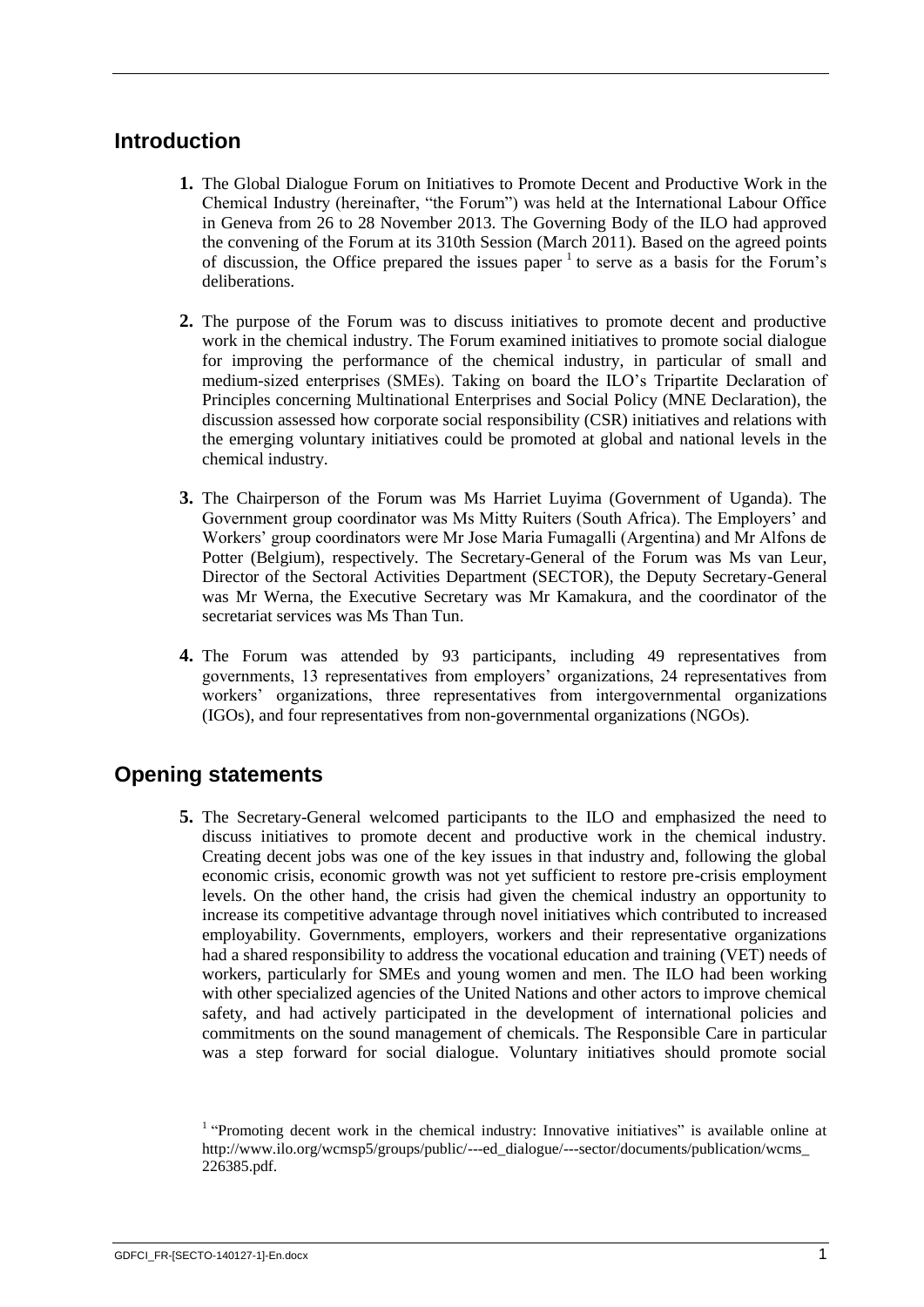dialogue. However, voluntary initiatives were no substitute for effective collective bargaining. The emergence of global framework agreements (GFAs) highlighted the promotion of decent work between multinational enterprises (MNEs) and global union federations (GUFs). In conclusion, she emphasized the importance of fostering social dialogue in promoting decent and productive work in the chemical industry.

- **6.** The Chairperson welcomed participants to the Forum. She underlined the need to promote social dialogue to improve the performance of the chemical and pharmaceutical industries, in particular in SMEs. She stated the constituents' shared responsibility and commitment to addressing the challenges of the global economy. While she acknowledged that the task was not easy, she was confident that the wealth of knowledge and experience brought to the Forum by Government, Employer, Worker and observer participants would result in a positive outcome.
- **7.** The Executive Secretary presented the issues paper providing an overview of the industry and highlighting the increase in global chemical sales. Sustainability was a business imperative that steered a strategy for growth, which could be used to promote decent and productive work in the industry. The global financial crisis had made a dent in the industry's employment levels but recovery would restore competition for skilled workers. However, female participation remained low. The chemical industry was taking a proactive approach to enhance employability through internships and work–life balance initiatives, which had been positive effective on improving decent work at SMEs. In addition, green jobs and green initiatives had been widely accepted and represented an opportunity for more resource- and energy-efficient production and the creation of decent jobs. The main function of human resources development systems was to help people find and retain jobs, while helping enterprises obtain the skilled workers they needed. Education, continuous training, apprenticeships, lifelong learning and other VET schemes were required to reach that goal. A partnership between governments, employers, workers and education providers could be an effective means of bridging education and training gaps, supporting economic growth and diversification, and boosting decent work creation. Workers in the chemical industry faced many occupational safety and health (OSH) challenges and chemical safety was extremely important across the board. In that light, preventative and protective initiatives were critical to the management of occupational risks and of chemicals. Responsible Care was one such initiative, although it had its limitations. The Chemicals Convention, 1990 (No. 170), and the Globally Harmonized System of Classification and Labelling of Chemicals (GHS) should contribute to harmonizing global chemicals management. Recent developments in industrial relations confirmed that collective bargaining could establish a good atmosphere in the workplace. Voluntary initiatives and CSR should promote the ILO Declaration on Fundamental Principles and Rights at Work (1998) and should be supported by governments and independent and sound workers' and employers' organizations.
- **8.** The Employers' group coordinator said that the issues paper gave a rich outline of current work-related issues in the chemical industry and provided a good basis for discussion. The Employers' group supported decent and productive work and was in favour of continuing decent work strategies in the chemical industry. There was a need to generate and restore employment and decent work in the industry. He stressed the importance of the chemical industry in overcoming the global economic crisis. Employers needed the support of workers in order to realize that role and to better understand the industry. He also stated that flexible forms of work were important for both companies and workers and, in particular, helped the unemployed and people seeking their first job. Lastly, sustainability was a social, economic and environmental issue that needed the support of governments, employers and workers.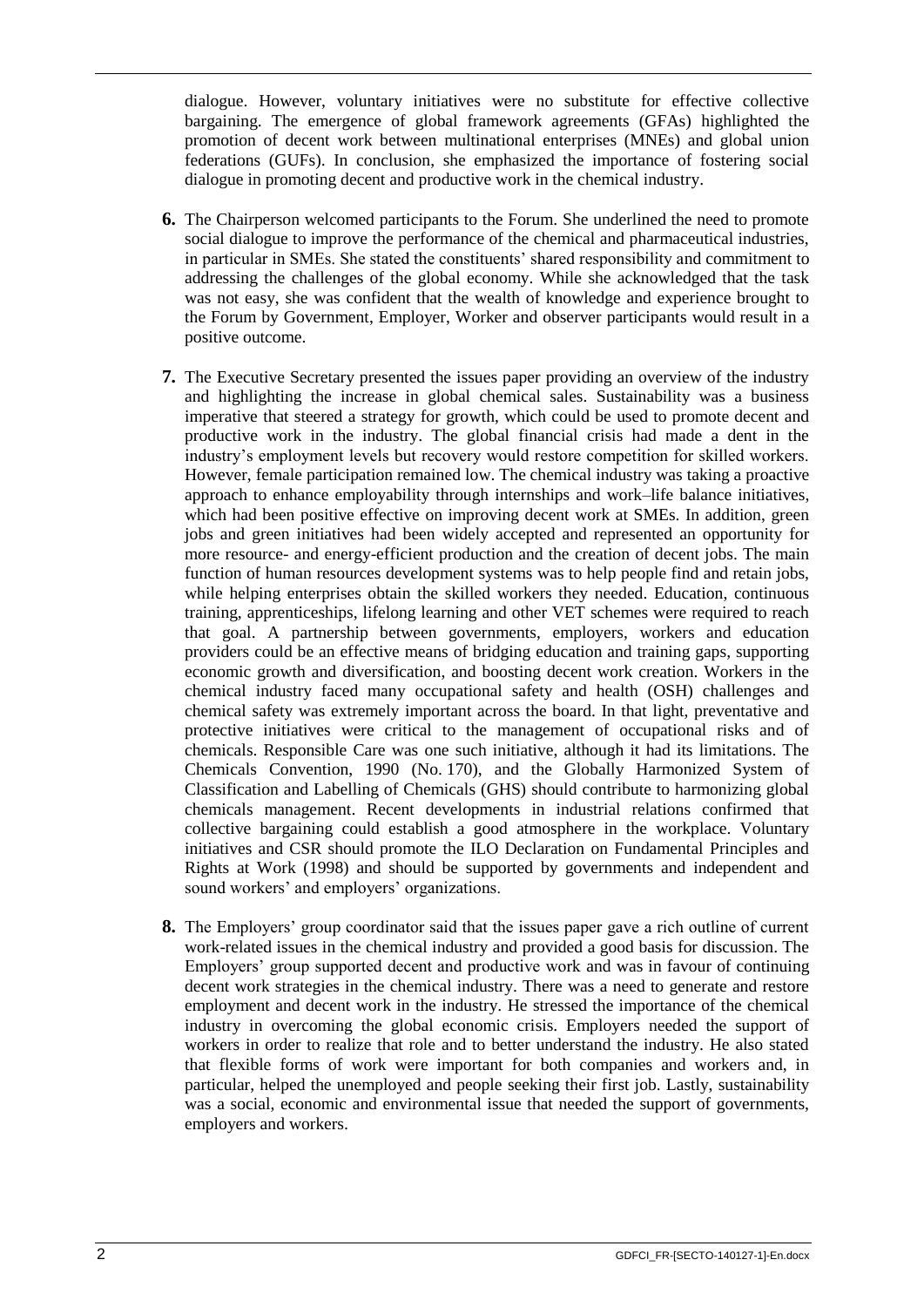- **9.** The Workers' group coordinator said that 2011 had been a key year in the history of social dialogue in the chemical and pharmaceutical industries. The ILO Tripartite Meeting on Promoting Social Dialogue on Restructuring and its Effects on Employment in the Chemical and Pharmaceutical Industries held in Geneva from 24 to 27 October 2011 (hereinafter, "the sectoral meeting  $2011$ ")<sup>2</sup> led to important decisions for the development of social dialogue and the impact of restructuring on employment. Decent and safe working conditions were important for workers and globalization should not be treated as a threat but as an opportunity for promoting decent work. In order for the sector to contribute to sustainable development, it should invest in lifelong training. Work–life balance should be achieved in order to encourage women and young people to participate in the chemical industry. The sector also provided jobs for subcontractors and discrimination with regard to wages and working conditions should be eliminated, particularly between the North and South. Only the formalization of work would enable social cohesion and protection. The Workers' group priorities in the discussion were research, respect of decent employment conditions and security and OSH standards, the development of social dialogue and the development of a long-term strategy through participation in sustainable development programmes. The Workers' group called for decent work that led to decent employment, decent incomes, social security, good training and the best OSH.
- **10.** The Government group coordinator said that social dialogue between employers and workers was important because social dialogue provided a positive enabling environment for creating decent jobs. Workers should work in safe and healthy environments and should receive decent wages. Moreover, collective bargaining in the chemical industry needed to be strengthened. OSH problems existed, especially with regard to under-reporting and the lack of enforcement due to low capacity. Lastly, the language used in the chemical industry was not necessarily easy to be understood by all workers and the general public.

# <span id="page-9-0"></span>**Discussion point 1: What challenges does the chemical industry experience in promoting decent and productive work, and how do initiatives in employment and VET contribute to the promotion of decent work in the industry?**

**11.** The Workers' group coordinator stressed the importance of social dialogue as a driver for decent work. Without social dialogue, decisions were made unilaterally. Social dialogue should be enshrined in collective bargaining agreements (CBAs), which should regulate all matters, including social dimensions. Trade unions were the only true representatives of workers. Grave differences persisted between the conditions of work of permanent and temporary workers, and were particularly serious in some countries. Accordingly, he stressed the need for dialogue on determining the minimum standards on working conditions for all workers in the chemical industry. In addition, training, which was essential in providing employers with qualified workers, was under threat. It should not be considered as an expense but as a business necessity, and all workers should be given access to good training. CSR should enable social development by ensuring social protection. Competition in the chemical industry had led to social dumping in the North and South which created substandard working conditions. Attention should be paid to workers' social conditions and efforts should be made to avoid competition for workers between different parts of the industry. He noted that ILO standards did exist and that their universal implementation would lead to decent work across the globe.

 $^{2}$  http://www.ilo.org/sector/activities/sectoral-meetings/WCMS\_175205/lang--en/index.htm.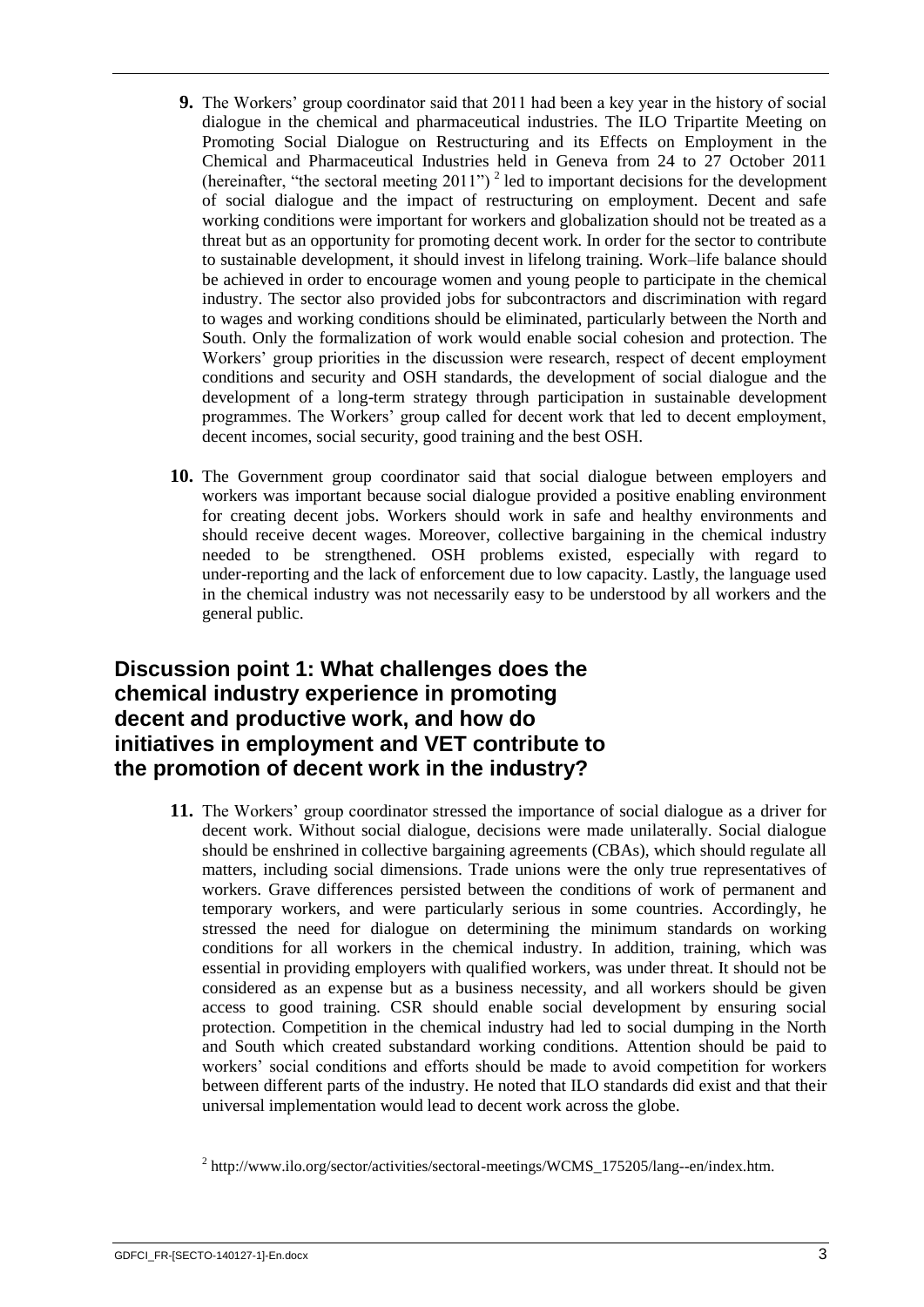- **12.** A Worker participant from Spain agreed that decent work depended on social dialogue. A balance between capital and workers was imperative and mutual agreements between the parties concerned based on social dialogue were needed. In the chemical industry, much progress had been made on the promotion of social dialogue. Social dialogue should not be based on individual employment relationships and trade unions were critical components in the process.
- **13.** A Worker participant from the United States said that, in his experience, trade unions do not have a strong effect on significant areas of the employment relationship. Moreover, bringing collective bargaining to workers who do not currently enjoy such rights is extremely difficult because collective bargaining is not a constitutional right in this country and statutory protections are weak The Forum should address how social dialogue could be achieved where the majority of workers were not covered by collective bargaining.
- **14.** A Worker participant from the Russian Federation said that guarantees of decent work, decent wages and social advantages had been established through social dialogue in his country. The Russian Federation had been working for some years on the implementation of CBAs and new wage regulations covered 90 per cent of workers in the industry. Voluntary initiatives such as Responsible Care were being implemented through the trade unions and were an important step forward as they contained obligatory provisions concerning the implementation of social dialogue in Responsible Care. CSR lacked accountability, although many large companies believed it was their duty to apply them nonetheless. The chemical industry in the Russian Federation was increasingly aware of the importance of social partnerships and during the crisis the employers' and workers' organizations had come to agreements on ways of improving productivity. Independent trade unions emerged for SMEs in order to engage in social dialogue.
- **15.** The Employers' group coordinator stressed the importance of decent job creation in the chemical industry. Flexible forms of work could increase employability and he insisted that, where managed properly, such forms of employment could provide decent work. A holistic approach to social, economic and environmental sustainability required the support of tripartite actors. VET was an essential means of facing the problem of OSH, and was a shared responsibility.
- **16.** The Government group coordinator said that the industry faced a number of challenges for decent and productive work. There was a lack of structured training for both employers and workers. In many countries, inspectors also lacked training, and considering the sophistication of the sector, many lacked specific knowledge. The public also lacked awareness and knowledge and GHS should be promoted. The issue of waste management was not given enough attention, and SMEs and/or informal companies often lacked necessary capacities in that regard. Policies and legislation were developed by governments but were not necessarily enforced. Mechanisms for implementation and enforcement should therefore be developed. Moreover, all member States must ratify the relevant ILO Conventions. There was a lack of research, especially regarding the toxicity of chemicals and their effects on health. Information provided on safety data sheets was often insufficient for people to deal with dangerous chemicals. Initiatives to tackle the challenges in the industry should be addressed through cooperation between governments, employers and workers. Training programmes should be developed for SMEs, where NGOs could also play an important role in the dissemination of information. OSH issues should be included in all relevant training and an integrated approach should be taken in human resources development. Guidelines and manuals addressing OSH could be developed, in particular with SMEs in mind. Enforcement of the legislation should also be improved at national level.
- **17.** A representative of the Government of Cameroon said that there was a significant lack of occupational physicians and it was important to provide training to increase numbers.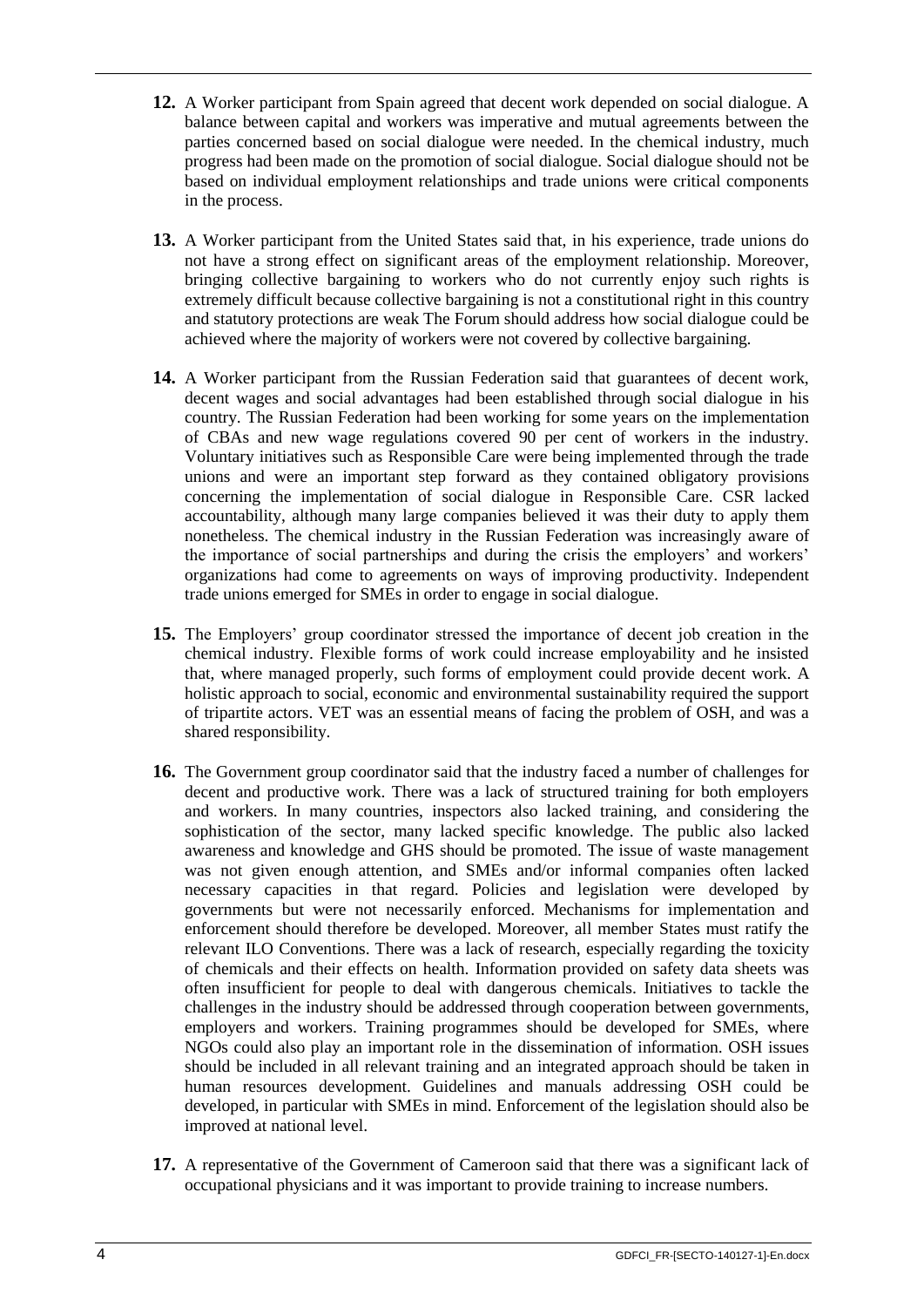- **18.** A representative of the Government of Algeria pointed to a lack of information on experience and good practice in the area of OSH. His country had given great importance to OSH through an awareness-raising programme and the strict enforcement of regulations.
- **19.** A representative of the Government of South Africa said that the Civil Society Fund in his country provided grants to NGOs, enabling them to start innovative initiatives in the world of work. The Government of South Africa had given US\$8 million to build capacity and provide training on OSH issues. Governments could also promote other initiatives, such as the development of codes on OSH.
- **20.** The representative of the Government of the Philippines said that governments were responsible for finding a balance between growth, sustainable development, productivity and decent work. The real challenge was finding the means to promote a focus on the sector alongside many other priorities. A top priority was making labour market information available to identify human resources needs and provide youth with adequate training to promote employment. Governments did not always have the capacity to provide specific training and more employer involvement was needed in that regard.
- **21.** The Workers' group coordinator referred back to the Employers' group's earlier point on flexible forms of work and their relationships to decent work. The Workers' group considered that the conclusions of the sectoral meeting 2011 were still valid. Flexible forms of work continued to be a grey area and it would be a matter of concern if they were considered to be part of decent work. While job creation was the basis for decent work, the ultimate aim should be generating more permanent work that provided stability for workers and society as a whole.
- **22.** An Employer participant from Germany stressed the importance of decent work for economic success. In this context, a comprehensive social and legal framework and market regulation must be in place. He agreed with the Workers' group statement on the validity of the conclusions of the sectoral meeting 2011. Training measures should work towards enhancing productivity. A common objective for tripartite constituents in the industry should be to transfer informal forms of work to the formal forms of work. The industry had taken many initiatives to improve health, safety and environment.
- **23.** An Employer participant from Colombia said that statistics from his country showed that the pharmaceutical industry had grown by 30 per cent over the past decade and that 90 per cent of employment in the sector was formal. A bill was currently before Parliament for improving OSH for all workers. It provided a means of educating the population on how to dispose of medicines and provided an example of the industry's contribution to CSR.
- **24.** An Employer participant from Switzerland said that OSH was of utmost importance for the chemical industry. OSH mattered not only in terms of workers' well-being but also of the company's success. It was, therefore, the joint responsibility of both workers and employers, and it represented a process that required continuous work for improvement. An initiative on safety measures launched by his company had helped reduce workplace accidents by 30 per cent since 2006. The company had established a safety culture in the supply chains by raising awareness and promoting transparency in relation to accidents; analysing lessons learned and training employees on OSH. The company had also adopted a policy whereby managers' performance on safety impacted their bonuses. Risk reduction had been further improved through a number of internal measures, such as the regular analysis of accidents and near accidents, the inspection of business units by health and safety officers, both internal and external, and holding safety meetings to discuss accidents and lessons learned.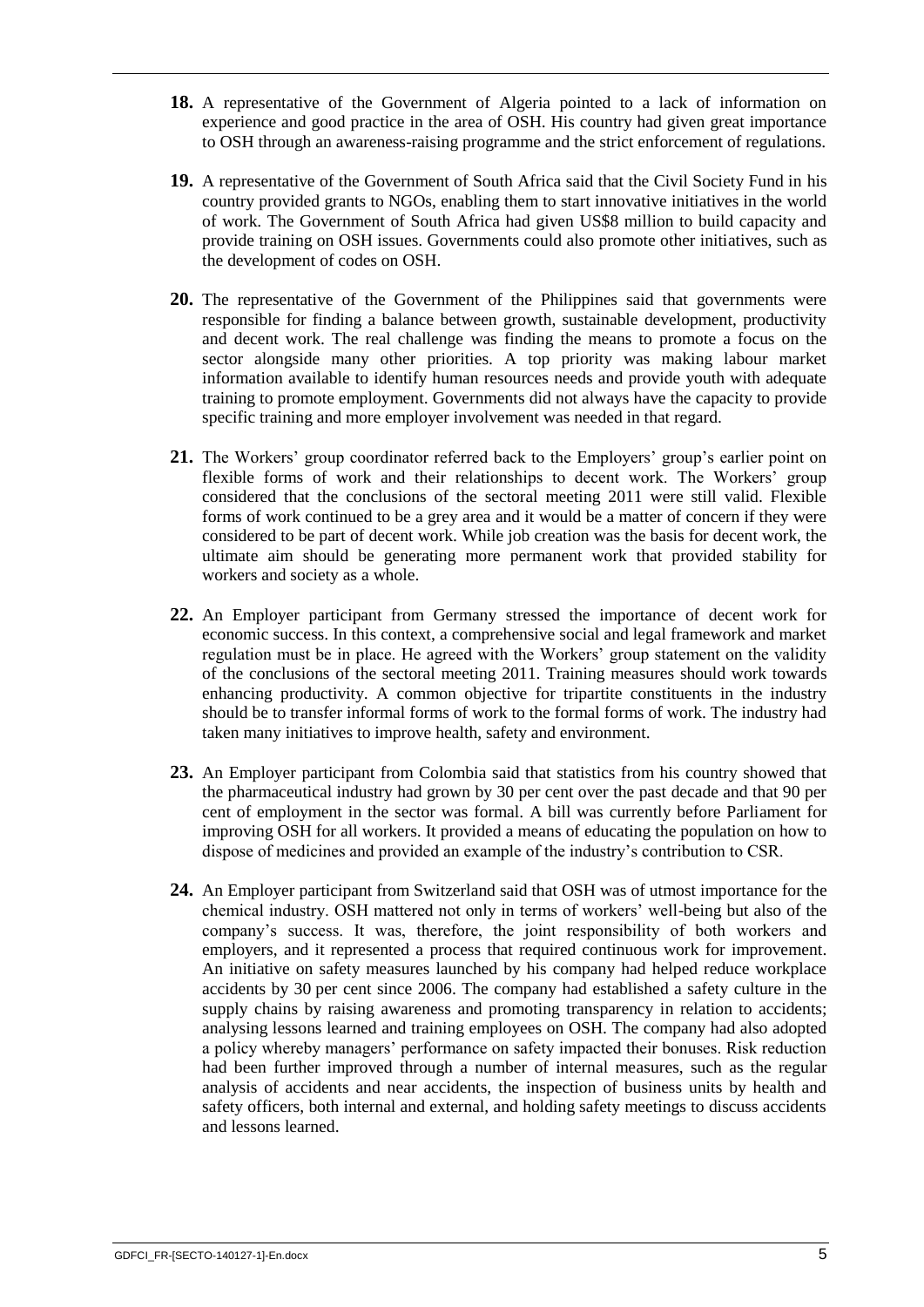- **25.** An Employer participant from Belgium highlighted the importance of knowledge of chemicals. The Responsible Care provided an instrument for continuous improvement in that regard and had been complemented by the Global Product Strategy (GPS) initiative. Accessing information on chemicals was particularly important throughout the supply chain. Capacity building should be carried out through partnerships. Her organization had carried out capacity-building programmes on safe handling of chemicals in partnerships with the United Nations Environment Programme (UNEP).
- **26.** An Employer participant from the United Kingdom stated that, more than ever, companies were measured by their reputation, damage to which could cause huge losses. Companies wanted to be seen as active participants in wider society in relation to chemical safety.
- **27.** Speaking in the capacity of an Employer participant from Argentina, the Employers' group coordinator pointed to the Decent Work Country Programme (DWCP) 2012–15 for Argentina, based on consensus between the Government, employers, and workers, as an example of the promotion of social dialogue and decent work.
- **28.** The Workers' group coordinator said that there was an imperative for the industry to keep up with rapid technological progress. Accordingly, the industry was looking at ways to improve its productivity. However, there needed to be a balance to ensure that productivity did not grow at the expense of employment, and was accompanied by safety measures. Workers should be closely involved in discussion in that regard as they were the ones with experience on the ground. Productivity and wage levels should be linked to an increase of inflation. Regarding flexibility, he welcomed the Employers' acknowledgement of the conclusions of the sectoral meeting 2011, but stressed that workers' rights abuse remained in regard to flexible forms of work.
- **29.** A Worker participant from Indonesia said that Indonesian workers received significantly lower wages. In addition, workers were more easily being fired as the Government of Indonesia allowed outsourcing as a condition of promoting foreign investment into the country. Although they took their cases to the industrial courts, the trade unions lost approximately 70 per cent of cases. Regarding VET, increased business competition meant that employers tended to pursue cost reduction including training.
- **30.** A Worker participant from the United States said that behaviour-based safety programmes were of particular concern to trade unions, noting that they often dissuaded workers and managers from reporting accidents. Prior to any economic incentives, companies had a moral obligation to create safe workplaces.
- **31.** A representative of the Government of South Africa said that developing countries had very large informal economies and in the chemical industry this included selling products such as pesticides, insecticides and cleaning materials. It was difficult for governments to regulate informal actors. Through the South African National Institute for Occupational Health (NIOH), South Africa was conducting research to identify the areas where non-regulated products were sold and the occupational hazards that informal workers faced.
- **32.** Another representative of the Government of South Africa said that temporary employment often led to workers' rights abuses because workers lacked full protection. In his country, legislative amendments had been devised to address labour brokering and temporary employment. The amendments addressed the situation by recognizing the obstacles for trade union organization and by providing assistance in that regard.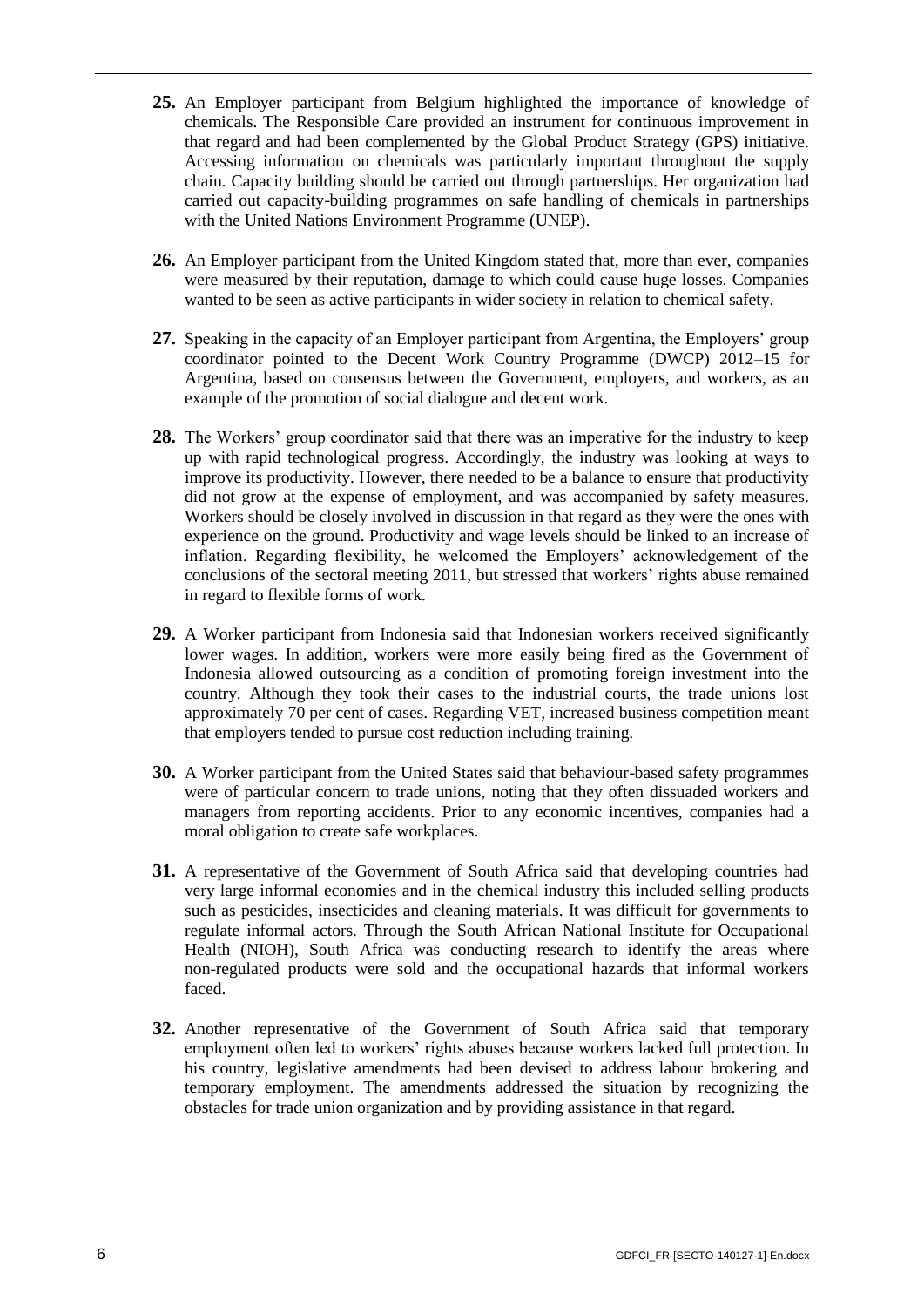- **33.** The representative of the Government of Myanmar said that, as a developing country, Myanmar suffered from a lack of VET. There was a weak link between industry, VET and national qualifications systems. Moreover, there was a lack of qualified vocational instructors. In order to address those issues comprehensively, Myanmar needed to set up an effective legal framework on skills development, develop a VET system and training materials, train trainers and training providers.
- **34.** An Employer participant from Germany stated that there was a link between productivity and wages, but stressed that the decision on the correct wage levels needed to be taken on a regional, national or plant level, to ensure that specific circumstances were taken into account.

# <span id="page-13-0"></span>**Discussion point 2: What are the most important issues pertaining to OSH in the chemical industry and how could they best be addressed by governments, employers' and workers' organizations through innovative initiatives in the industry?**

- **35.** The Employers' group coordinator said that skills and VET deficits were of great relevance in the context of OSH and needed to be addressed. Responsibilities in that regard were shared but varied: governments were responsible for providing adequate training, while employers should promote training to promote Responsible Care, while adapting to the needs and cultural characteristics of each country. Good results had been achieved in the past decades, with good examples of policies in both companies and along the supply chain to provide information to ensure user safety. Responsible Care was based on continuous improvement and external auditing, and had seen a decrease in accidents and an improvement of OSH.
- **36.** The Workers' group coordinator reminded the Forum that a number of ILO Conventions already existed on OSH and should be promoted.
- **37.** A Worker participant from Switzerland observed initiatives such as the European Union Regulation on Registration, Evaluation, Authorisation and Restriction of Chemicals (REACH) or the UN's Strategic Approach to International Chemicals Management (SAICM) had garnered initial support, but had soon lost their influence. The Workers' group did not consider behaviour-based safety to be a "best practice"; it often discouraged or even suppressed reporting, and it sought to limit liability. Specific hazards arising from new technologies were of great concern. The workers did not oppose new technologies, but they needed to be managed properly on the basis of appropriate regulatory frameworks. Responsible Care had some positive aspects, but there was no meaningful engagement of dialogue with workers on the global level, which weakened the initiative and undermined joint responsibility between employers and workers. Joint health and safety programmes continued to be the most effective means of ensuring prevention but they required the full involvement of workers, in line with the principle of joint shared responsibility. In addition, workers' rights to information, to refuse or to shut down dangerous production processes, and to participate in OSH decision-making were central elements of relevant ILO Conventions. He called on employers to cooperate with workers to implement those Conventions and on governments to ratify them. Increasingly, subjects that used to be dealt with by the ILO were being taken over by other entities, such as the International Organization for Standardization (ISO). In order to reverse the trend, employers should support the ILO's principles and activities and governments should ratify ILO OSH-related Conventions.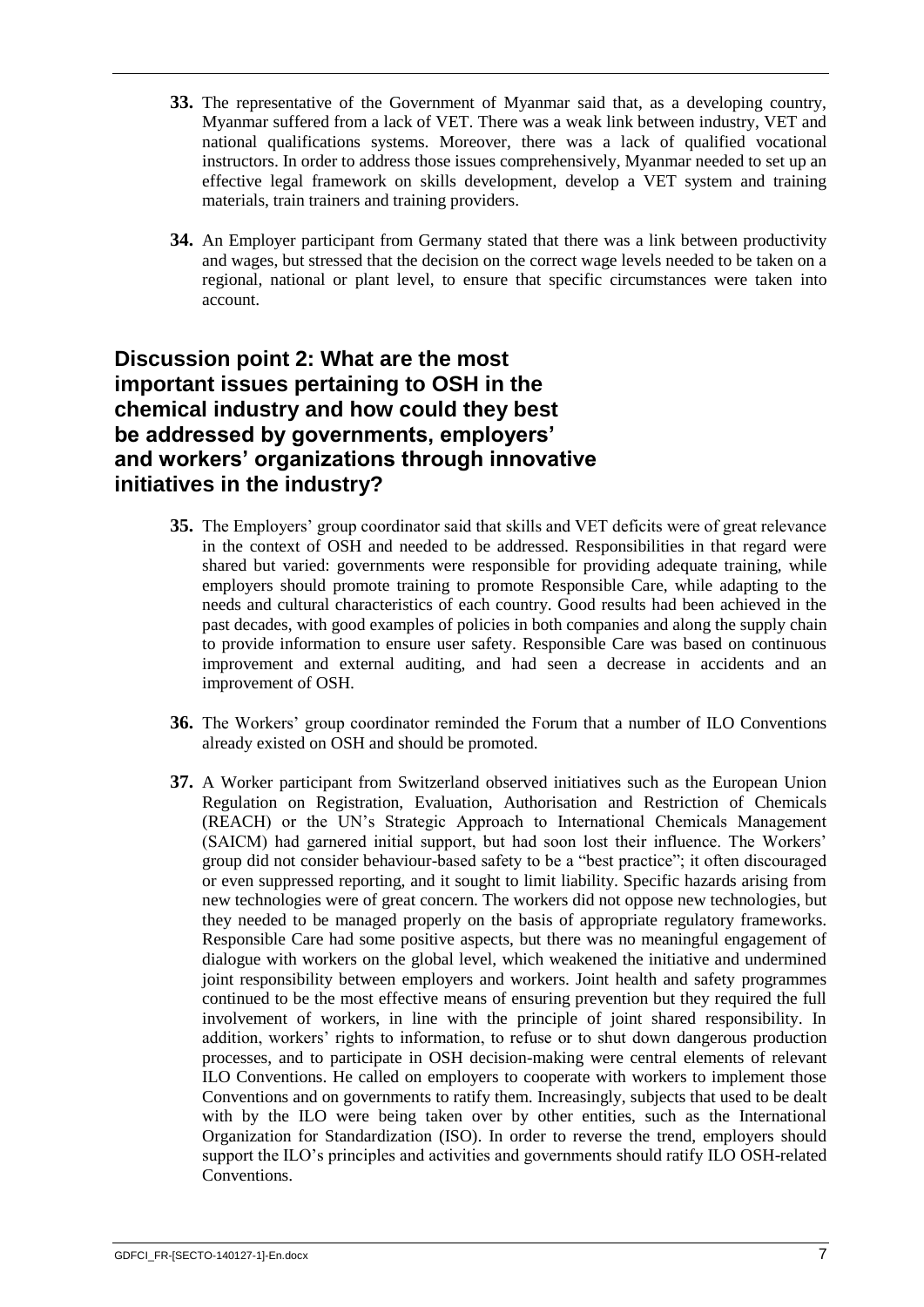- **38.** The Workers' group coordinator stressed the need to record occupational accidents and diseases. An important OSH aspect related to continuous shift work systems. Studies indicated that life expectancy was decreased by continuous shift work systems. It therefore needed to be limited and programmes should be created to enable workers to change ergonomic work arrangements. The health effects of nanotechnology were yet unknown and needed to be researched. The social partners needed to work together to ensure risk prevention. Subcontracting was an obstacle to ensuring good working conditions. Subcontractors were often unaware of their rights and lacked important information on their working environment.
- **39.** The Government group coordinator said that governments have developed the necessary policies and legislation on OSH. However, they needed the support of the social partners. She called for a wider ratification of relevant ILO Conventions. Large MNEs had a great capacity to comply with standards, while SMEs often lacked the resources. An important issue for governments was the retention of inspectors, who were often transferred to the private sector.
- **40.** The representative of the Government of Thailand said that her country had introduced initiatives to raise awareness and encourage investment in OSH. It had also set up a national institute for OSH and devised regulations to ensure that workers handling certain chemicals underwent annual health check-ups. Other Government initiatives included a national safety day, awareness-raising campaigns in schools, producing handbooks and brochures, and making information available online. Companies did not always consider the human value of their workers and did not make the necessary investment in OSH.
- **41.** The representative of the Government of the Philippines said that the three main challenges in her country were the under-reporting of accidents and diseases, low inspection capacity and the informal sector. Her Government was implementing a broader labour compliance system, which had introduced a computerized reporting system and had stepped up the capacities of the inspectorate. Her Government provided incentives to enterprises and individuals applying good practices. It also encouraged "big brother/small brother approaches" where large companies helped small companies to comply with regulations. However, the informal sector continued to be of great concern. A sector-specific approach was needed to identify areas of the informal economy that were most at risk. Initiatives were also needed to bring the informal sector under universal social security coverage.
- **42.** The Employers' group coordinator observed that the laws adopted by international organizations were not always adapted to national circumstances. In particular, developing countries should be more realistic in their legislations and create standards that they had the capacity to enforce. Otherwise efforts could be counterproductive. In some cases, technical regulations relating to the environment could be used to introduce protectionist measures, which could have negative effects on productivity and OSH.
- **43.** An Employer participant from Germany said that the chemical industry prioritized OSH as a factor in its success and a key interest for both employers and workers. He called into question the statistics provided in the issues paper under paragraph 52, requesting clarification. He conceded that "behaviour-based prevention" was only one approach to OSH and did not preclude other prevention methods. A holistic approach advocating shared responsibility should be applied and a number of countries provided examples of good practices in that regard. Risk should however not be ignored and should be handled sensibly. He supported the Workers' group's statement to end corruption in the industry.
- **44.** An Employer participant from the United Kingdom said that OSH was the top priority for the chemical industry. Regarding the use of nanomaterials, he indicated that existing regulations were suitable in managing any potential risks from nanomaterials.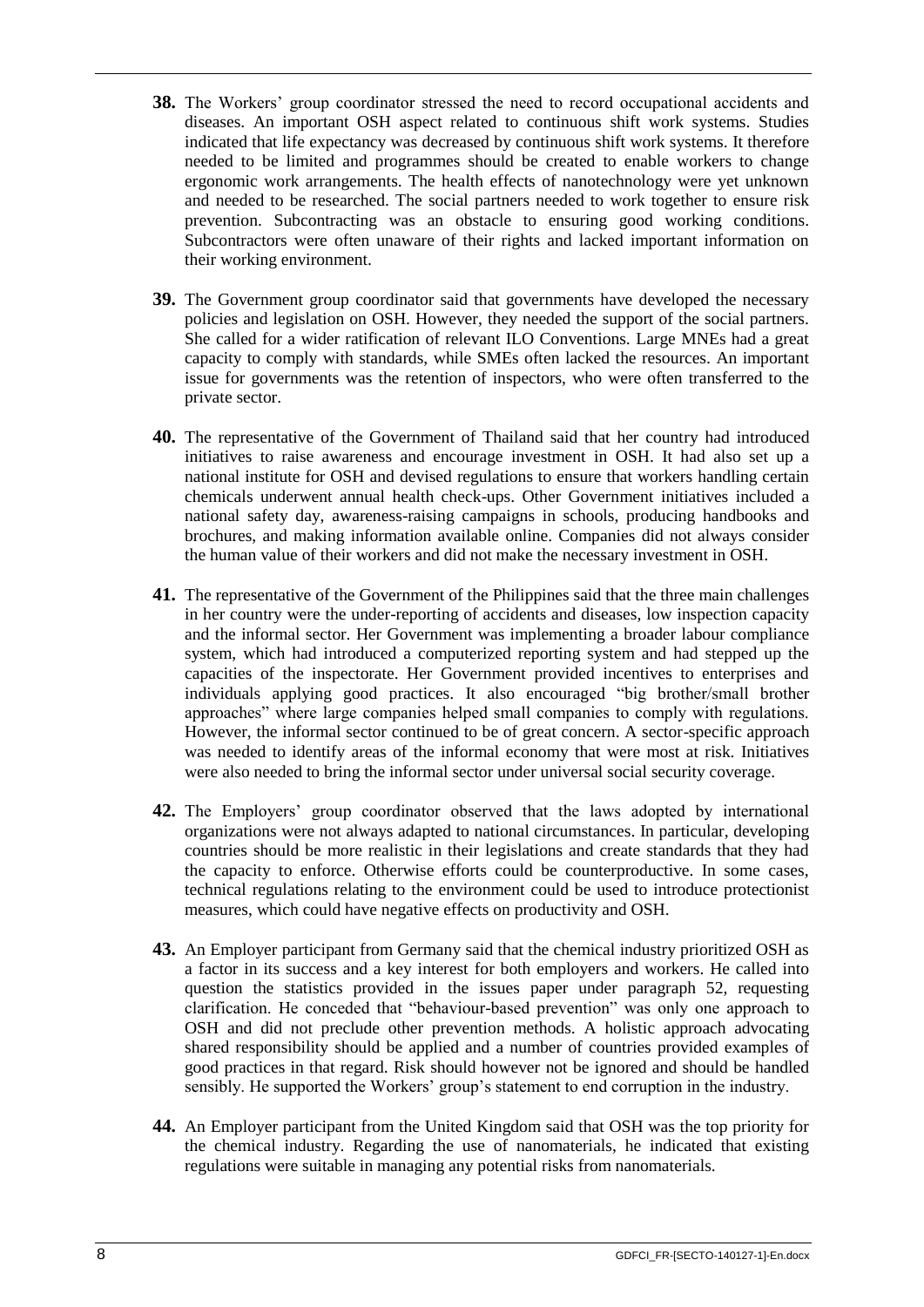- **45.** A representative of the Government of Algeria said that the discussion on OSH in the chemical industry should consider protection against pesticides. The International Chemical Safety Cards serve to protect workers from pesticides.
- **46.** The Government group coordinator highlighted the ratification of relevant ILO Conventions and the fight against corruption as two major points for action by governments.

# <span id="page-15-0"></span>**Discussion point 3: What actions are necessary to support CSR and voluntary initiatives in order to promote decent work through social dialogue in the chemical industry, in particular among SMEs and to enhance the industry's contribution to sustainability?**

- **47.** The Workers' group coordinator said that one of the most important aspects of decent work was the promotion of social dialogue. The industry was focused on short-term goals rather than long-term commitments. While workers understood the important investments made by shareholders, companies should not focus on profit to the detriment of long-term perspectives and sustainable work principles. Technology in the chemical industry could help address global challenges such as climate change. The chemical industry relied on too many contractors that diminished the values of CSR. Companies should therefore take responsibility for contractors. He also acknowledged social dialogue at the European Union level, but stressed that social dialogue should be organized at all levels, particularly in SMEs. The chemical industry had given a lot of attention to voluntary initiatives focusing on the image of the sector, such as Responsible Care. However, all stakeholders should be included in those. GFAs were also an important tool in achieving decent work as they could achieve a level playing field. MNEs should be monitored to ensure that decent work was promoted in all their subsidiaries. A memorandum of understanding might benefit the chemical industry. CSR could be used to promote decent work, training programmes for workers, and define decent working conditions. Governments should ensure adequate infrastructure to facilitate the development of the chemical industry. The Forum should lead to appropriate follow-up, written commitments and CBAs between the social partners. Trade unions were the real representatives of workers and should be included in social dialogue. Moreover, there was a lack of social dialogue in SMEs themselves, and he urged that the trade union representation should be established at all enterprises.
- **48.** A Worker participant from Switzerland observed that CSR was an important initiative for trade unions. However, such initiatives could only be credible if communication, consultation, and cooperation included workers. He drew attention to three international standards: the MNE Declaration; the United Nations Guiding Principles on Business and Human Rights; and the OECD Guidelines for Multinational Enterprises. The image and reputation of the sector was important and the sector could make significant contributions to the economy, but workers should use such opportunities for open discussions to establish joint action measures.
- **49.** The Employers' group coordinator said that CSR constituted a shared responsibility between the social partners. Employers' organizations contributed to those initiatives by providing a better understanding of working conditions. Those initiatives also contributed to promoting sustainability. All parties were responsible for achieving those objectives through social dialogue.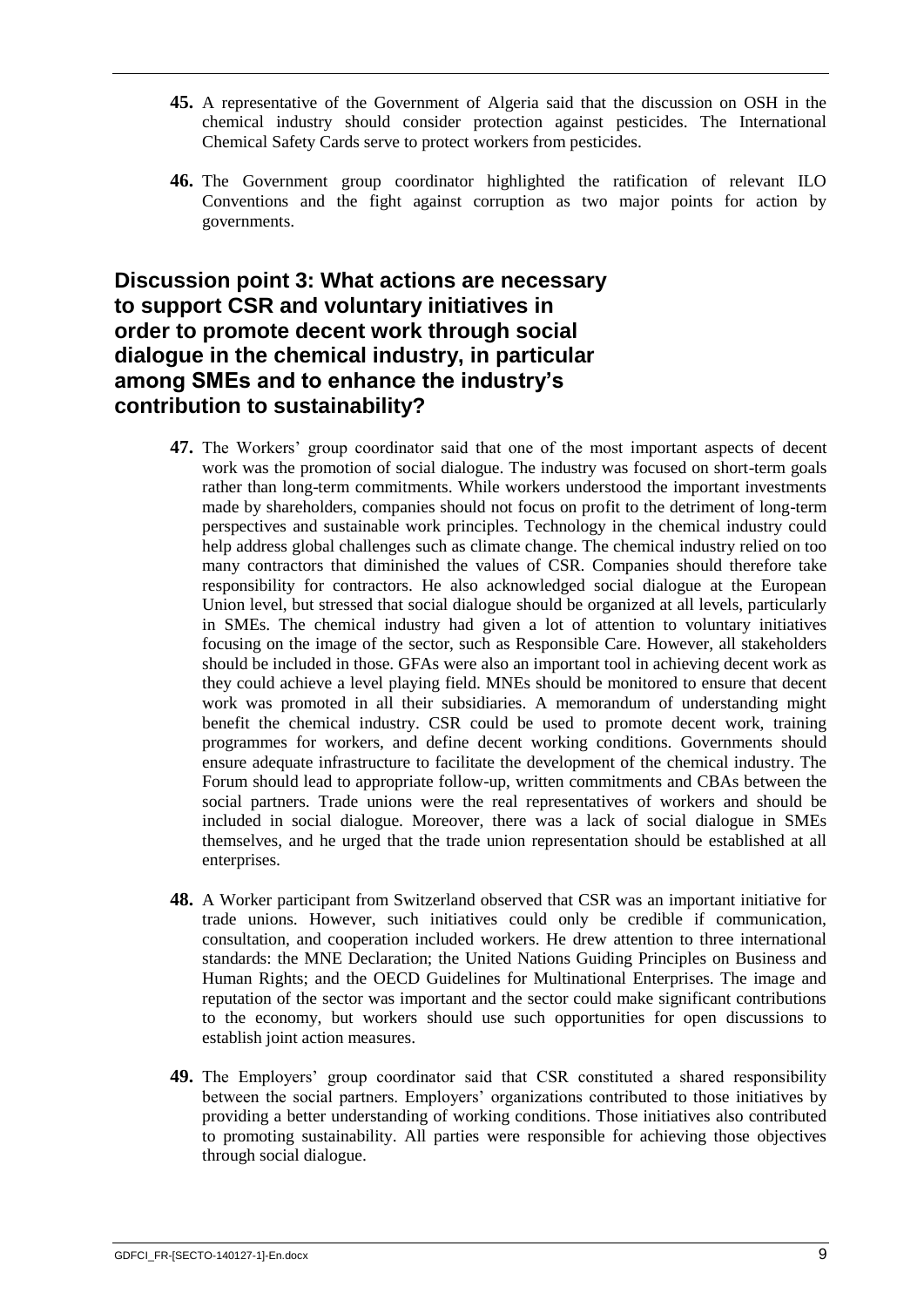- **50.** An Employer participant from Germany stated that social dialogue could take many forms and was practiced in different ways. Although collective bargaining was a good social dialogue instrument, in many countries social dialogue took other forms. GFAs are merely one approach and a case-by-case approach should be taken.
- **51.** The Government group coordinator said that voluntary initiatives and CSR were typically only present in large companies, while they were more financially challenging for SMEs. In that light, "big brother/small brother approaches" had proved successful. In some countries, companies complied with voluntary initiatives but not with appropriate labour legislation. Moreover, CSR should also include provisions to improve social justice, as well as fairness and good practices. Companies should help the community in surrounding areas in which they operate, just as governments sought joint initiatives with the private sector in order to improve communities. Governments could adopt different principles, such as the "polluter pays" principle, to incentivize companies to comply. Companies, which played an important role in the success of voluntary initiatives, should also establish good training practices. OSH, as well as workers' well-being, were important aspects of decent and productive work.
- **52.** The representative from the Government of the Philippines said that voluntary initiatives should not replace national legislation but should complement existing regulation. Her country had launched a programme including 115 large companies and some 1,400 SMEs in supply chains. The purpose was for large companies to volunteer by coaching, mentoring and helping small companies to come into compliance with labour laws. The programme was developed using joint assessment tools, action plans and monitoring systems. The ILO and the Department of Labor and Employment, through the Kapatiran WISE-TAV Program, had provided guidelines, a strong legal framework, enforcement mechanisms and incentives to encourage voluntary compliance.
- **53.** The representative of the Government of Thailand pointed out that less support and resources were obstacles for CSR compliance in SMEs. The Government of Thailand used tax incentives to help SMEs carry out audits and inspections, and had created an OSH and environmental fund for SMEs, which promoted good CSR projects. CSR initiatives were implemented in large companies, mostly focusing on environmental care.
- **54.** The Employers' group coordinator acknowledged the need for CSR in SMEs and indicated that employers had adopted measures to assist SMEs with those initiatives. However, governments should further promote CSR initiatives. Employers also recognized that CSR programmes did not replace compliance with legislation. In fact, employers wanted to contribute to the discussion of new laws and regulations to improve compliance. He welcomed the innovative initiative on supply chains presented by the representative of the Government of the Philippines.
- **55.** An Employer participant from Columbia suggested that costs could be shared out to stakeholders to assist companies that could not set up their own CSR initiatives.
- **56.** An Employer participant from Belgium recognized that there were a lot of positive aspects in CSR but that it was only one part of social responsibility. He supported the point made by the Government group that workers' well-being and healthy workplaces went beyond CSR.
- **57.** An Employer participant from Germany said that sustainability was a shared responsibility for all actors and that, as a representative of a multinational company, his company bore not only a legal, but also an ethical, responsibility for economic, ecological and fair business practices. Both workers and managers were responsible for work safety. The role of governments was to create frameworks for voluntary initiatives.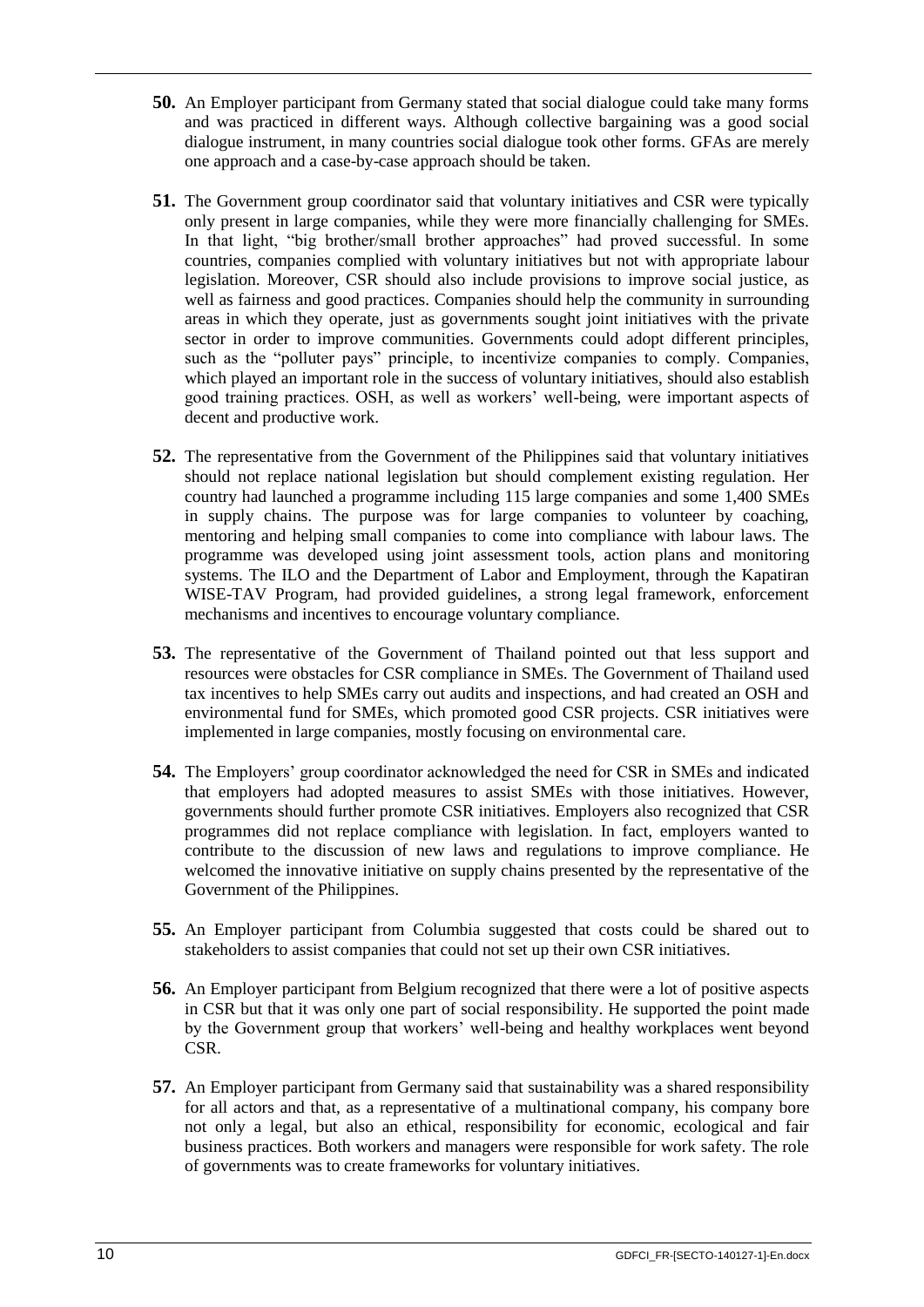- **58.** Another Employer participant from Germany declared that sustainability was one of the most important issues for the industry and was a holistic responsibility with three dimensions – environmental, social and economic. The industry's objectives created conflicts between those three dimensions. Governments should therefore provide incentives to implement CSR. Supply chains were a key issue and businesses were working to achieve effective supply chains. Employers' associations had the experience and resources to assist SMEs in engaging in social dialogue.
- **59.** The Workers' group coordinator observed that enabling environments were needed to organize social dialogue. There were a number of obstacles to effective social dialogue and he called on all social partners to cooperate to find solutions. The conclusions concerning the Recurrent Discussion on Social Dialogue<sup>3</sup> adopted at the International Labour Conference in June 2013 confirmed collective bargaining as a tool for social dialogue. In order to organize social dialogue effectively at the SME level, all social partners should be properly represented. CSR should moreover cover the whole supply chain and everyone had a part in that responsibility.
- **60.** A Worker participant from Germany questioned the scope of CSR and the role of sustainability in solving global challenges. Employers' responsibility went beyond business and they should promote OSH initiatives in SMEs. Technology should be improved and social partners should participate in its development, in particular with regard to nanotechnology. Workers needed to be aware and protected in respect of new technologies and the OSH issues arising from them.
- **61.** A Worker participant from Switzerland queried the Government's statement regarding employers' non-compliance with national legislation but compliance with CSR. National legislation was obligatory for everyone. CSR and voluntary initiatives were particularly beneficial in countries with substandard legislation and standards should be set which were applicable worldwide. Good practices from the garment and electronic industries could be applied to the chemical industry. In particular, global supply chains needed to be controlled to ensure their compliance with the United Nations Guiding Principles on Business and Human Rights.
- **62.** Another Worker participant from Switzerland asserted that while social responsibility should be shared, corporations had come to occupy an important place in society and had a significant role to play in solving problems through social dialogue. With supply chains becoming increasingly complex and globalized, parent companies had lost effective control. The ILO MNE Declaration, the UN Guiding Principles on Business and Human Rights and the OECD Guidelines for Multinational Enterprises were important in recognizing the challenges. It was therefore no longer acceptable for enterprises to deny responsibility for supply chains. For moral and ethical reasons and, in the interest of longterm sustainability, supply chain processes should be examined and challenged through social dialogue.
- **63.** A Government representative of Algeria stated that establishing a favourable climate for social dialogue depended on cooperation between the social partners. Social dialogue should seek to align human resources capacities with sector objectives while promoting the value of human capital; develop communication systems and training on OSH; raise awareness; and carry out on-site audits and remedial measures. The creation of decent jobs was underpinned by compliance with obligations on prevention. In that light, research

<sup>&</sup>lt;sup>3</sup> http://www.ilo.org/ilc/ILCSessions/102/reports/committee-reports/WCMS\_216305/lang--en/ index.htm.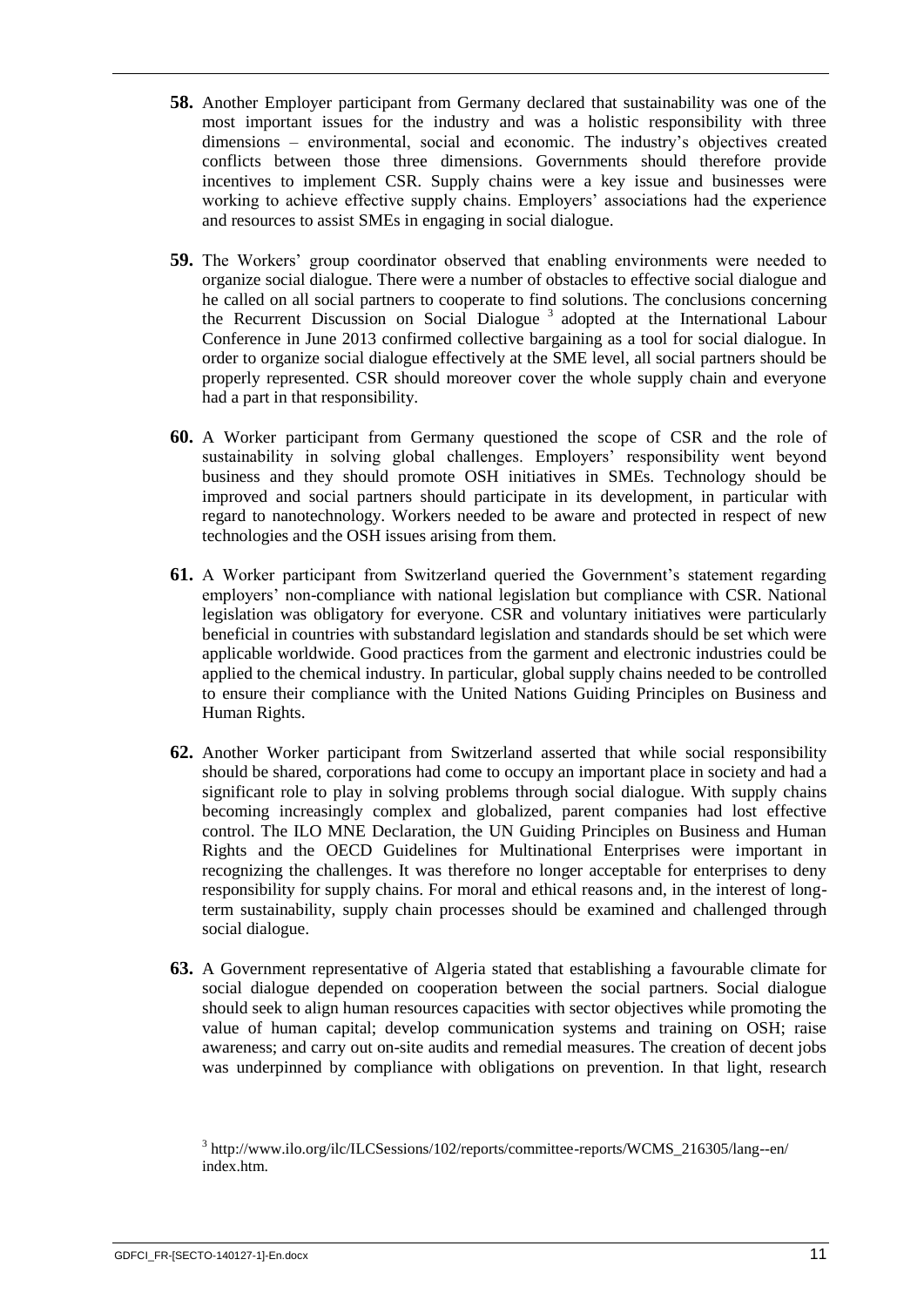should be carried out on prevention and subsidies should be given to bodies responsible for developing policies on OSH.

- **64.** A Government representative of South Africa said that chemical employers' associations provided more support for compliance with voluntary initiatives than for legal requirements. However, it was a responsibility rather than an enforcement issue. Another problem might have been a lack of awareness and knowledge on voluntary initiatives in the industry.
- **65.** The Employers' group coordinator stated that compliance with the official laws and regulations was an obligation for chemical companies. In that sense, voluntary initiatives established minimum compliance with those laws and regulations. While recognizing that there was a lack of participation by SMEs in social dialogue, he highlighted the efforts made by employers' organizations in that regard. In Argentina, SMEs accounted for 70 per cent of overall enterprises, and they were a majority in the governing and negotiation bodies of employers' organizations.
- **66.** An Employer participant from Colombia added that the National Employers' Association in Colombia had made deliberate efforts to recruit more SMEs.
- **67.** An Employer participant from the United Kingdom said that, while he respected the Workers' aspiration for collective bargaining, he did not believe that it necessarily provided an exclusive path towards decent work. Many organizations providing decent work did not engage in collective bargaining, and there were many other examples of effective social dialogue.
- **68.** An Employer participant from Germany said that there was no question regarding compliance with legal requirements. As the majority in many countries, SMEs should be adequately represented. Commitments through voluntary initiatives should apply to all enterprises, including SMEs, although they should receive more support.
- **69.** The Workers' group coordinator said that, while the chemical industry needed to create decent work, the Forum's objective was the promotion of decent and productive work, and therefore workers' rights should be at the heart of the discussion. The main pillars of those rights were freedom of association and the right to collective bargaining. He agreed that collective bargaining was only one form of social dialogue, but it was one that should be aspired to, as it enabled dialogue based on consensus. Social dialogue should not only consider the status of workers, but also economic, social and environmental aspects, and the financial situation of companies, which concerned the workers as well. In that light, he called for more information, open dialogue and cooperation with employers. He noted the willingness in the industry to include SMEs in social dialogue. However, the tools to enable their adequate representation were lacking. Moreover, the conditions of trade unions varied from country to country, and many workers in SMEs often lacked trade union protection, which limited their participation in social dialogue.
- **70.** A Worker participant from Germany said that the industry had an important role to play in policy setting through social dialogue. Discussions should clearly establish the issues faced by the industry, which included the problems of competition; the impact of research and development (R&D); and the need for a common definition of sustainability. Such industry-focused issues should be prominent in social dialogue.
- **71.** A Government representative of Algeria supported the good practices outlined by the social partners. Workers should be considered as the industry's main capital. The individual parties should show flexibility, the aim being to reach consensus that would serve common interests.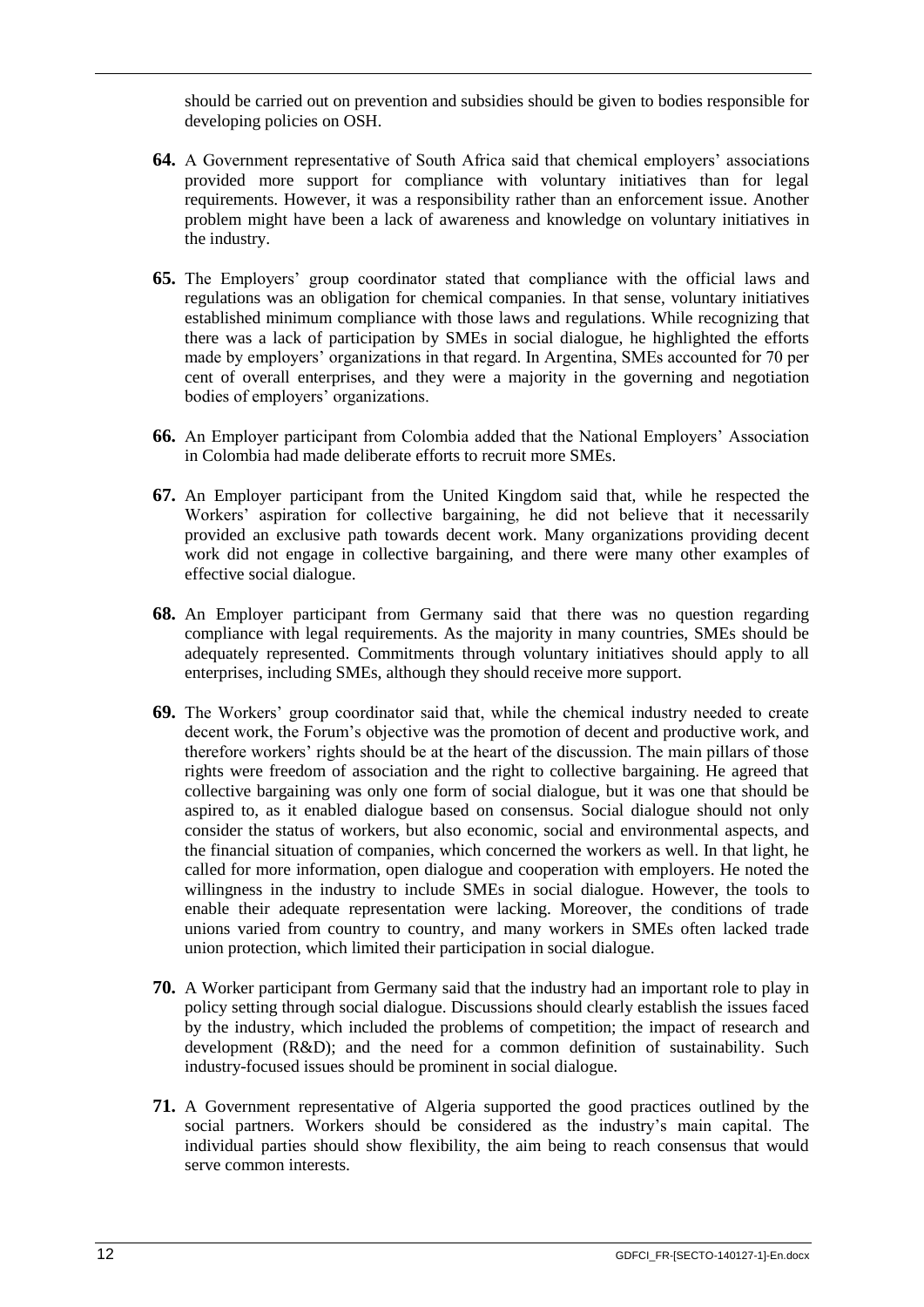# <span id="page-19-0"></span>**Discussion point 4: Recommendations for future actions by the ILO and its Members**

- **72.** The Workers' group coordinator stated that governments should do their utmost to ratify relevant ILO Conventions namely the Occupational Safety and Health Convention, 1981 (No. 155), the Asbestos Convention, 1986 (No. 162), the Chemicals Convention, 1990 (No. 170), the Prevention of Major Industrial Accidents Convention, 1993 (No. 174), and the Promotional Framework for Occupational Safety and Health Convention, 2006 (No. 187). Governments should develop national legal frameworks for social dialogue, including sectoral social dialogue. He also urged countries to mainstream the ILO's Decent Work Agenda in national policies. In relation to suggested recommendations for actions by employers' and workers' organizations, he called for a particular emphasis on social dialogue, which was an essential means of achieving economic and social progress in the sector. All the social partners should be involved in the Responsible Care implementation. All member States and social partners should implement the conclusions concerning the recurrent discussion on social dialogue<sup>4</sup> adopted at the International Labour Conference in June 2013. GFAs were of great importance and should be promoted as a means of establishing social policies in all countries of the MNE's operation. Tripartite constituents of the ILO had a shared responsibility for the whole chemical production chain, from the raw materials through to the final products. Sustainability should be considered throughout. Regarding recommendations for future actions by the ILO, the Office should ensure that the MNE Declaration was applied to the chemicals industry. The 2016 International Labour Conference would discuss decent work in global supply chains and the chemical industry should be involved in preparatory work in that regard.
- **73.** The Employers' group coordinator proposed the creation of regional tripartite working groups to coordinate the exchange of information on a permanent basis with possible coordination support from the ILO regional offices. The Employers' group felt that improving the exchange of information was the best way of promoting both social dialogue and decent and productive work in the sector.
- **74.** The Government group coordinator recommended future action by the ILO and its member States to include the following: to establish incentive programmes to improve compliance with laws by SMEs; to implement structured training programmes for workers and SMEs, as well as government inspectors, to ensure enforcement of laws and improve social dialogue; to establish legislative frameworks that improve existing laws and promote both enforcement and ratification of Conventions; to develop improved institutions of social dialogue, including collective bargaining; to establish forums for the sharing of information and benchmarking on new technological changes and innovations; to elaborate an updated definition of CSR that reflects the recent developments in the field; to develop activities to promote the ratification of Conventions upon request by member States; to develop activities to promote risk assessment and management, including sample guidelines for SMEs; to develop an approach to information that is suitable to both developed and developing countries; to assist in research; to develop a VET programme; to promote the Work Improvements in Small Enterprises (WISE) programme; to hold a seminar to promote decent and productive work; and to adapt current instruments to technological advances in the chemical industry.

<sup>4</sup> http://www.ilo.org/ilc/ILCSessions/102/reports/committee-reports/WCMS\_216305/lang--en/ index.htm.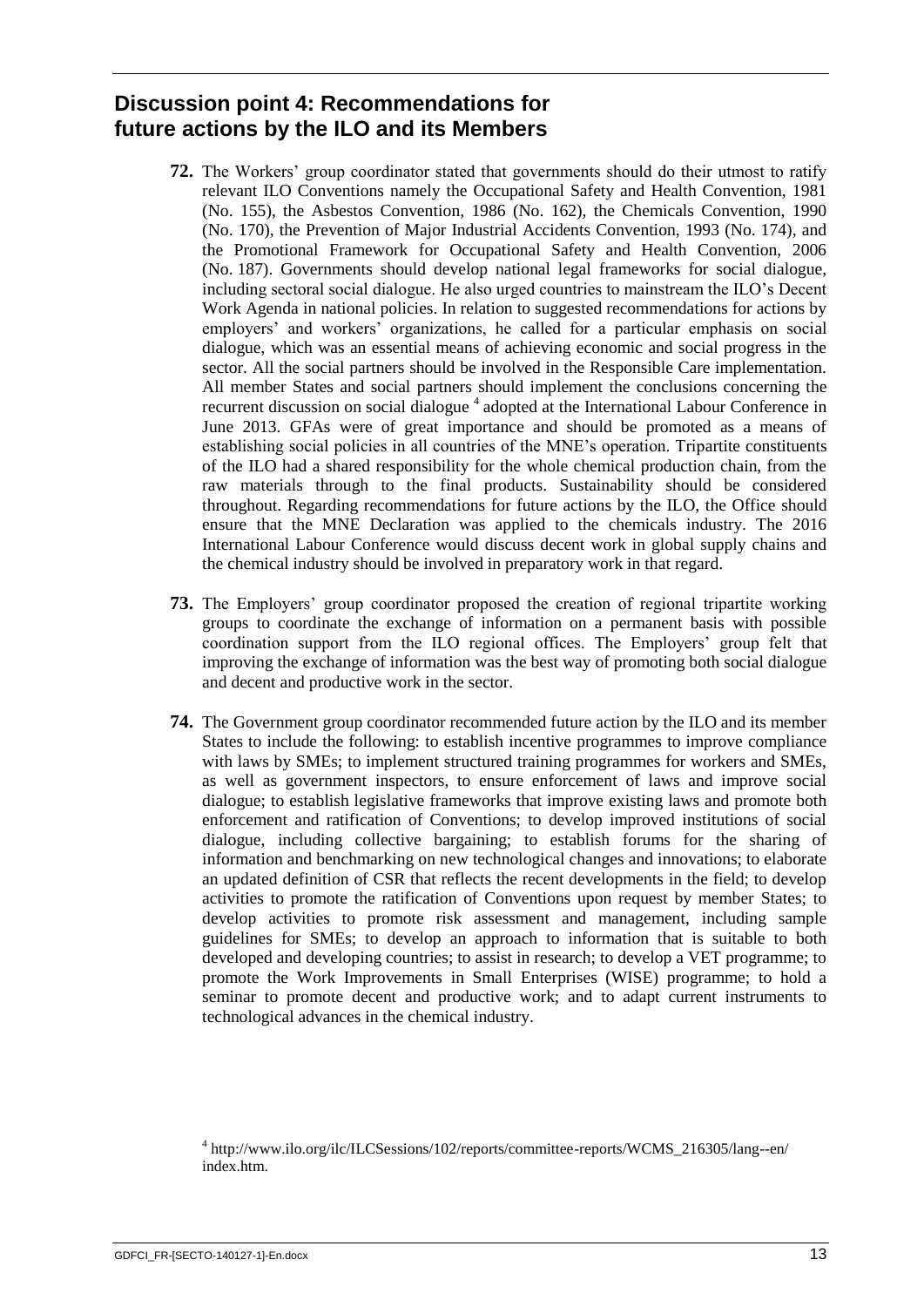- **75.** A representative of the Government of Algeria recommended strengthening the ILO's role as the central actor in promoting decent and productive work. Sharing good practices and policies relating to OSH was particularly important in developing countries. The chemical industry should be recognized as a dynamic and changing industry and in that light the ILO should consider future standard-setting activities for the sector. The International Training Centre (ITC–ILO) could be engaged to provide training on social dialogue in the chemical industry. The ILO could also assist governments in carrying out research on hazardous substances.
- **76.** The Employers' group coordinator supported actions to encourage large enterprises to act as mentors to small enterprises. Such initiatives had provided positive results in his association throughout the supply chains. His organization had developed three Responsible Care programmes in the supply chains. The Employers' group welcomed the ILO's tripartite regional workshop in Latin America to discuss the restructuring and its effect on employment in the chemical and pharmaceutical industries in the 2014–15 biennium and offered their support and cooperation for its organization.
- **77.** The Employers' group coordinator went on to say that his group had only wished to put forward one concrete proposal for action in the form of mechanisms for the exchange of information at the regional level. He clarified that the mechanisms proposed by the Employers' group was not intended as a single meeting in any specific region and that the proposal was not part of the activities already agreed upon by the ILO in the upcoming biennium. Instead, the intention was to set up permanent mechanisms for the coordination of the exchange of information at the regional level. Their objective would be to oversee the effective implementation and the ongoing discussion of the points arising from the Forum and from previous agreements, while taking regional specificities into account.
- **78.** An Employer participant from the United Kingdom added that the Employers' group's proposal was with a view to providing a means of action in the long term.
- **79.** The Workers' group coordinator accepted the recommendation made by the Employers, but he said that any future action should include previous agreements, as well as the points arising from the Forum.
- **80.** An Employer participant from Germany stated that the Employers' group was not attempting to bring into question any agreements arising from the Forum or agreed upon in the sectoral meeting 2011. The point was to find out how to take tangible steps in the future, based on what the groups agreed upon at the Forum.
- **81.** The Secretary-General clarified that the intention of the Forum was not to force groups to come up with proposals. Following the adoption of the points of consensus, they would be submitted to the Governing Body in March 2014. The Governing Body would then invite the Director-General to take the recommendations into account in future planning. Regarding the proposal made by the Employers' group, it could only take effect once the text was adopted since it would be a way forward in implementing the text.

# <span id="page-20-0"></span>**Consideration and adoption of draft points of consensus**

**82.** Having reviewed an initial Office draft, prepared on the basis of the discussion in the plenary, the Forum adopted points of consensus, which included amendments agreed during the closing session.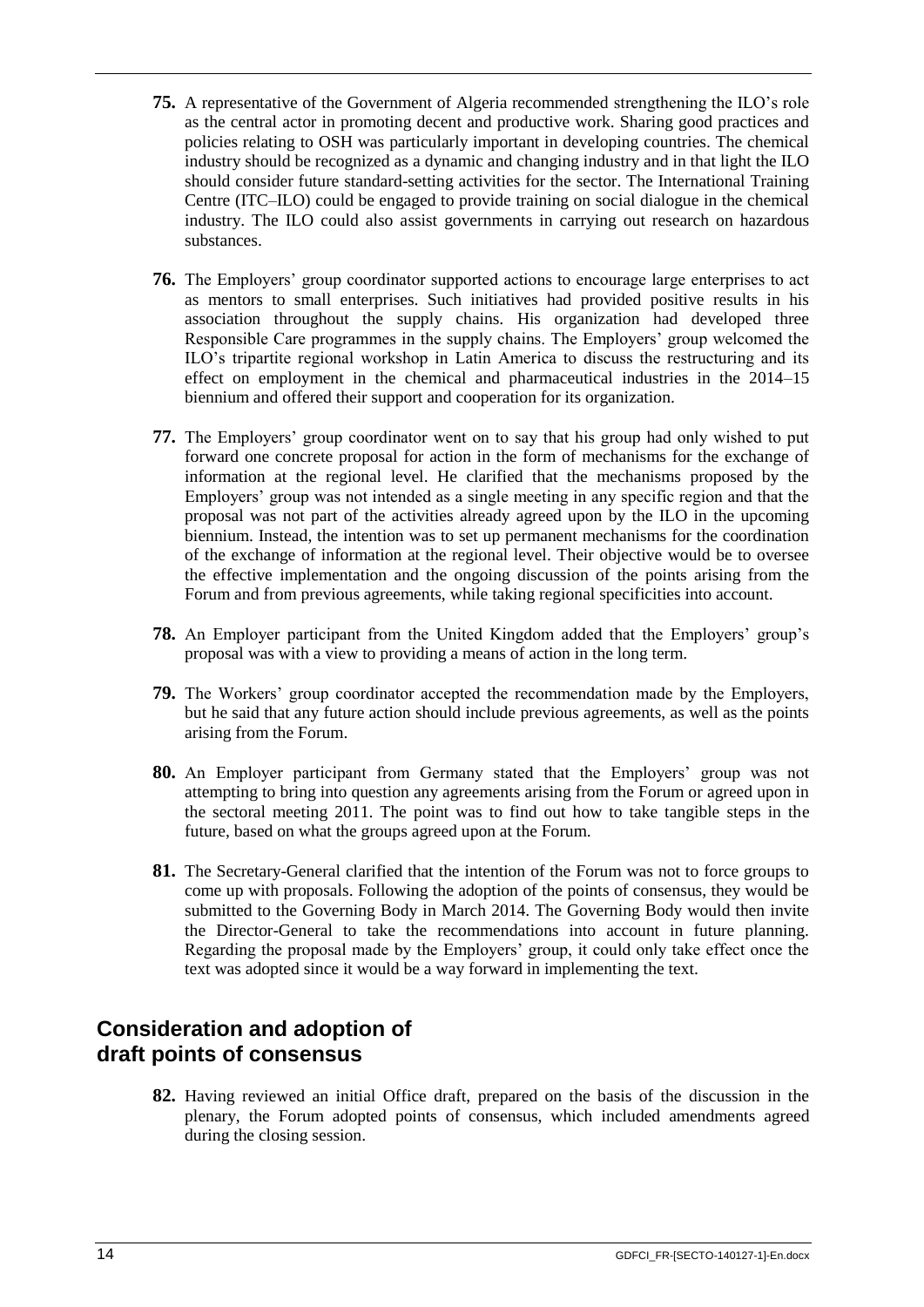**83.** The Employers' proposal to set up permanent regional working groups to promote the points of consensus resulting from the Forum, and implement and exchange good practices with regard to decent and productive work, was seen as a positive initiative for the Office's support. Any such bodies should take into account existing work in that regard, and should act as a mechanism for social dialogue in accordance with the specific conditions of the respective regions.

# <span id="page-21-0"></span>**Closing statements**

- **84.** The Employers' group coordinator said that the Forum could congratulate itself for the results that it had achieved. He thanked the secretariat and the Chairperson and commended the groups on the flexibility with which they had conducted the discussions.
- **85.** The Workers' group coordinator was satisfied with the consensus reached, which had taken full account of the parties' respective positions in a spirit of social dialogue. He thanked all the persons whose work had enabled that outcome.
- **86.** The Government group coordinator thanked the other Government representatives for their confidence in her leadership, and she thanked the secretariat and the Chairperson for their work. Governments, as policy formulators, could not work without the Employers and Workers as the implementers. That dynamic had been expressed at the Forum in a spirit of social dialogue.
- **87.** The Secretary-General commended the Forum for the mature way in which they had conducted their discussion, resulting in a positive experience that built on the work carried out in 2011. She thanked the three group coordinators for their respective leadership and commended the Chairperson on her leadership of the Forum.
- **88.** The Chairperson said that the Forum had proved fruitful in its discussion and exchange of ideas on what tangible results could be achieved in the chemical industry through social dialogue. Interventions from different regions of the world had provided the Forum with some unique models that could be taken away and replicated. The importance of social dialogue, enhancing collective bargaining and shared responsibility had been emphasized by all the participants and the adoption of the points of consensus showed the tripartite partners' commitment to decent work.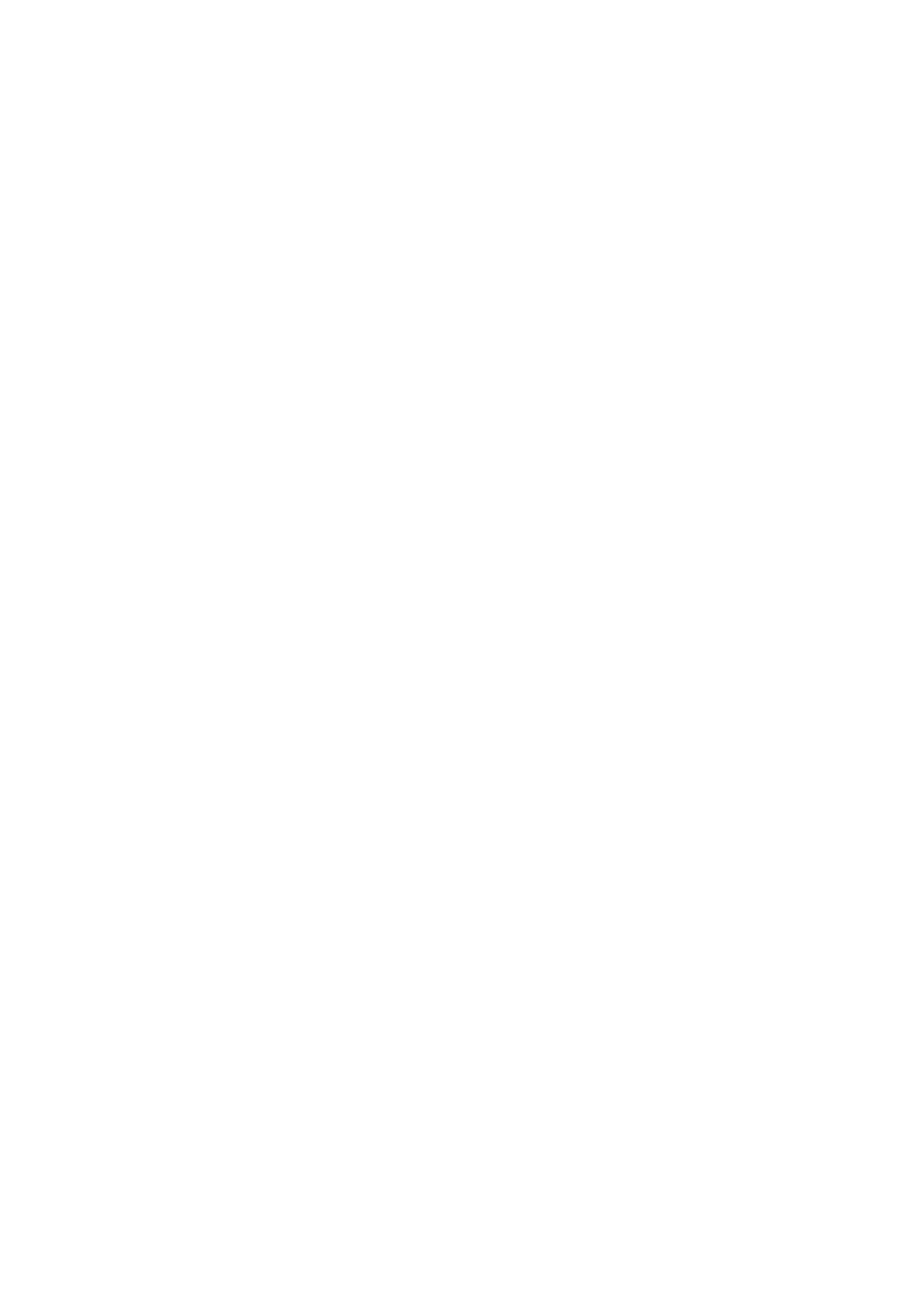# <span id="page-23-0"></span>**Points of consensus**

# <span id="page-23-1"></span>**Point 1: Promoting decent and productive work in the chemical industry**

- **1.** The chemical industry is an engine for the recovery from the economic crisis, because it creates employment across the value chain. Decent and productive work  $1$  are both a prerequisite for, and a consequence of, economic success, and promote sustainable and socially responsible enterprises, both within the chemical industry and in the supply chains of chemical production processes.
- **2.** The competitiveness of the industry requires adaptability to new technologies and changing economic conditions, while it shall ensure decent working conditions. The chemical industry plays an important role in restoring pre-crisis employment levels. Vocational education and training and social dialogue represent investments in the development of decent and productive work, by developing and harnessing the knowledge of the workers. Human resource policies should be administered in an integrated manner. Technical evolution should be embraced and used to increase productivity, create employment and improve working conditions without distinguishing between the status of employment relationships.
- **3.** Social dialogue <sup>2</sup> is paramount in the promotion of decent work and good working conditions, since it allows for inclusive implementation of international labour standards. Social dialogue also allows the social partners to consider national conditions in the promotion of decent and productive work. Employers' and workers' organizations should work together on further improvement of working conditions in the chemical industry and vocational education and training practices.
- **4.** There is a need for structured training for employers and workers, including small and medium-sized enterprises (SMEs). Governments and social partners <sup>3</sup> are jointly responsible for such training, and should take into account national conditions and industry requirements.
- **5.** Enforcement of laws and regulations is the responsibility of governments. Social partners have the primary responsibility of complying with laws, and are prepared to collaborate with the governments towards the more effective implementation of the laws.

<sup>2</sup> The 102nd Session (2013) of the ILC, Sixth item on the agenda, on the recurrent discussion on social dialogue, concluded (in part): "[S]ocial dialogue has many forms, and collective bargaining is at its heart. Consultations, exchanges of information, and other forms of dialogue between social partners and with governments are also important."

<sup>3</sup> For the purposes of these Points of consensus, the term "social partners" usually refers to workers' and employers' organizations.

<sup>1</sup> Decent work is a broad concept, enshrined in the *ILO Declaration on Social Justice for a Fair Globalization*. It was enunciated by the Director-General in 1999 as "opportunities for women and men to obtain decent and productive work, in conditions of freedom, equity, security and human dignity". The Decent Work Agenda encompasses four strategic objectives, with gender equality as a cross-cutting objective: creating jobs, guaranteeing rights at work, extending social protection and promoting social dialogue. The four strategic objectives are inseparable, interrelated and mutually supportive. The failure to promote any one of them would harm progress towards the others.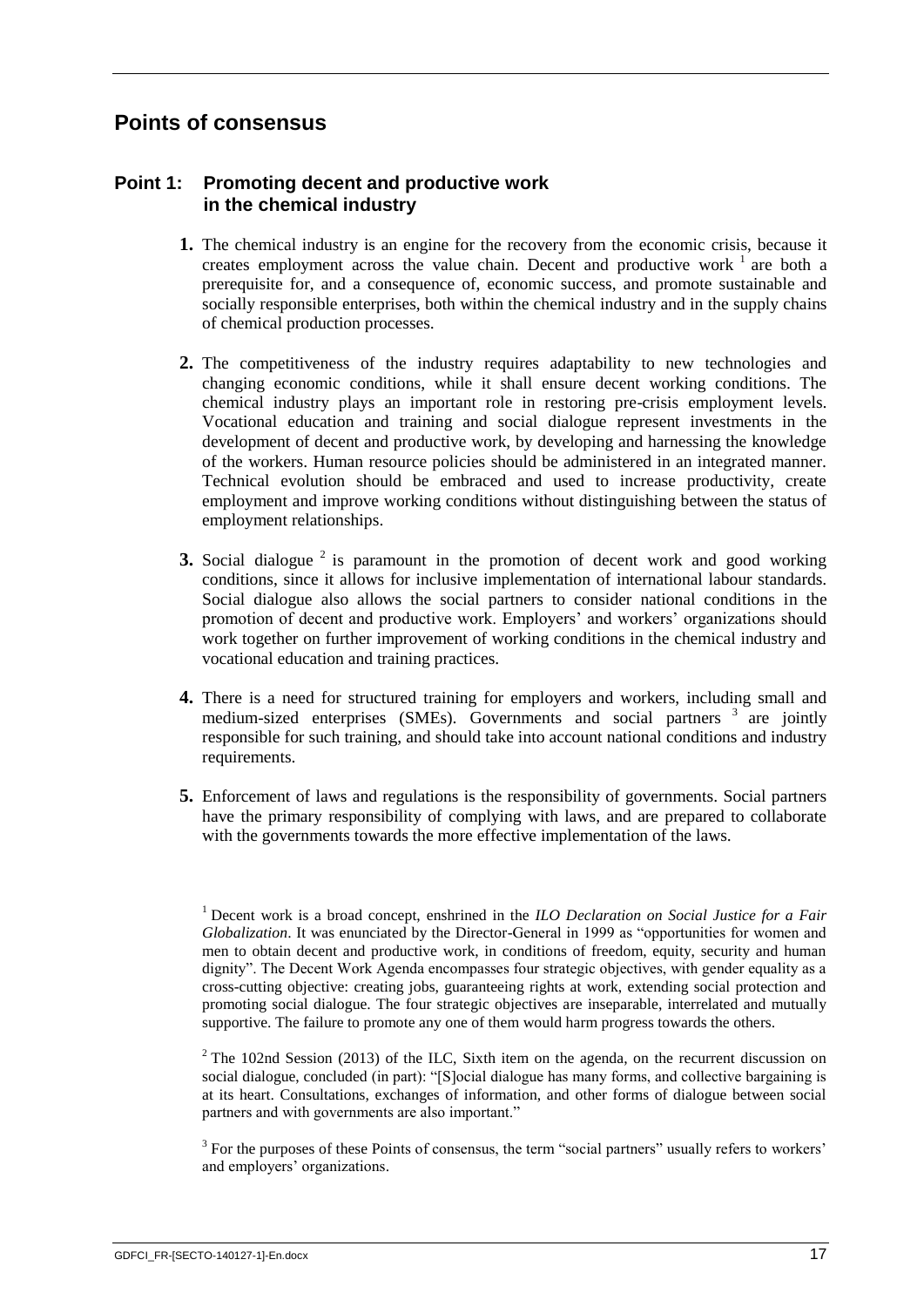- **6.** It is important that governments legislate and stimulate the formalization of the informal economy and working conditions throughout the sector and its supply chain. As part of this process, social protection should be extended to all workers, irrespective of contractual status and size of the enterprise.
- **7.** Elimination of corruption is an important element in achieving the goals in promoting decent and productive work in the industry.

## <span id="page-24-0"></span>**Point 2: Addressing occupational safety and health in the chemical industry**

- **8.** Occupational safety and health (OSH) is one of the highest priorities for governments, employers' and workers' organizations in the chemical industry. Governments, employers and workers and their representative organizations each have roles and responsibilities in OSH, including providing safety and health training to all workers.
- **9.** OSH is a recognized form of social protection and an important component of corporate social responsibility (CSR), which should be promoted at all levels by governments and social partners. The promotion of good practices can support these efforts if they are adjusted appropriately to national conditions.

The under-reporting of industrial accidents and illnesses is an obstacle to enforcement of OSH in the chemical industry.

- **10.** Public officials, particularly labour inspectors, need to receive specialized training as compliance officers in the chemical industry, and there should be adequate conditions to avoid the loss of trained OSH inspectors to the private sector.
- **11.** The most important tools to improve OSH are the general awareness to OSH training, prevention, research, training, jointly elaborated policies, joint OSH programmes and periodical audits. It requires constant work and turning organizational cultures towards risk reduction. Governments and social partners are jointly responsible for elaborating and implementing these policies through mutually agreeable mechanisms.
- **12.** Legislation and regulation to these ends should not constitute or advance protectionist policies.
- **13.** Training on chemical safety systems such as Safety Data Sheets, the Globally Harmonized System of Classification and Labelling of Chemicals (GHS) and other chemical management systems, should be widely promoted among all the relevant stakeholders in order to improve the compliance of the laws and regulations in the supply chains of the chemicals at global and national levels.
- **14.** The chemical industry's voluntary initiatives have contributed to the improvement of health and safety performance and environmental impact. Successful implementation of voluntary initiatives can be obtained through the meaningful engagement of workers, and respect for the workers' rights to know, to refuse <sup>4</sup> dangerous work and to participate in OSH processes.

<sup>4</sup> Article 13 of the Occupational Safety and Health Convention, 1981 (No. 155), states: "A worker who has removed himself from a work situation which he has reasonable justification to believe presents an imminent and serious danger to his life or health shall be protected from undue consequences in accordance with national conditions and practice."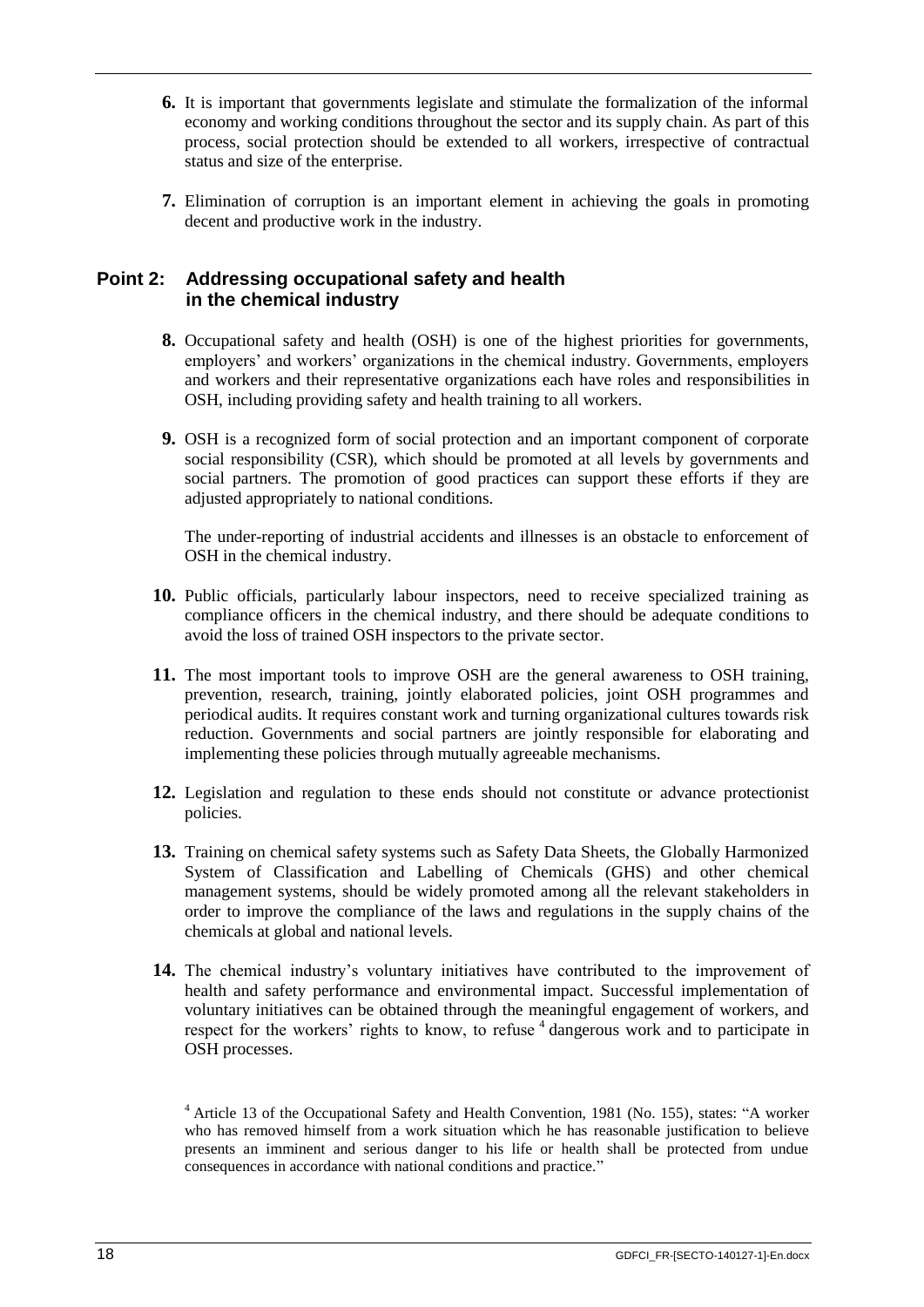- **15.** SMEs, with government support, require simple guidelines to meet their OSH obligations, without additional burden, to improve risk management and OSH training.
- **16.** As agreed at the 2011 tripartite meeting: <sup>5</sup> where the use of contract and agency labour becomes necessary, chemical and pharmaceutical firms should at all times ensure that national OSH laws, regulations and good practice are applied to this category of workers in accordance with the ILO's fundamental principles and rights at work and relevant international labour standards. Contract and agency workers should enjoy the same fundamental rights at work as the firm's directly recruited workers.

## <span id="page-25-0"></span>**Point 3: Promotion of decent work and sustainability in the chemical industry through voluntary initiatives and corporate social responsibility**

- **17.** Voluntary initiatives and CSR provide the means for the chemical industry to benefit society beyond their legally binding obligations and short-term economic benefits. Sustainability is a holistic concept integrating environmental, social and economic dimensions. CSR contributes to sustainability, both in multinational enterprises (MNEs) and SMEs. Employers' organizations continue to provide assistance to enable SMEs to participate in CSR and voluntary initiatives despite their limited resources. Workers' participation in such initiatives in the chemical industry provides CSR with valuable information and accountability.
- **18.** Social dialogue is a dynamic process that allows stakeholders to participate in, and add value to, CSR, including environmental and technological policies. Social dialogue includes all types of negotiation including collective bargaining and global framework agreements, consultation and exchange of information between, or among, representatives of governments, employers and workers on issues of common interest. Each one of these modalities can play a role in successful CSR by allowing information to flow freely within the industry and providing opportunities for social dialogue.
- **19.** Governments and social partners share equal responsibility for making social dialogue and CSR work at all levels and within organizations of all sizes. Governments should create favourable environments for both mechanisms; employers should recognize the role of workers' organizations, and to engage workers in the design and formulation of voluntary initiatives from the outset; and workers are encouraged to take initiatives in the formulation and implementation of the diverse voluntary initiatives and collective agreements. Effective social dialogue depends on the respect for the fundamental rights of freedom of association and collective bargaining; strong, independent workers' and employers' organizations with the technical capacity and knowledge required to participate in social dialogue; political will and commitment to engage in social dialogue on the part of all parties; and appropriate institutional support.
- **20.** The ILO Tripartite Declaration of Principles concerning Multinational Enterprises and Social Policy (MNE Declaration), *OECD Guidelines for Multinational Enterprises* and the UN's Guiding Principles on Business and Human Rights are important instruments for establishing credible CSR and social dialogue, given the changing infrastructure and emerging supply chains in the chemical industry.

 $<sup>5</sup>$  Conclusions of the Tripartite Meeting on Promoting Social Dialogue on Restructuring and its</sup> Effects on Employment in the Chemical and Pharmaceutical Industries (Geneva, 24–27 October 2011), para. 7.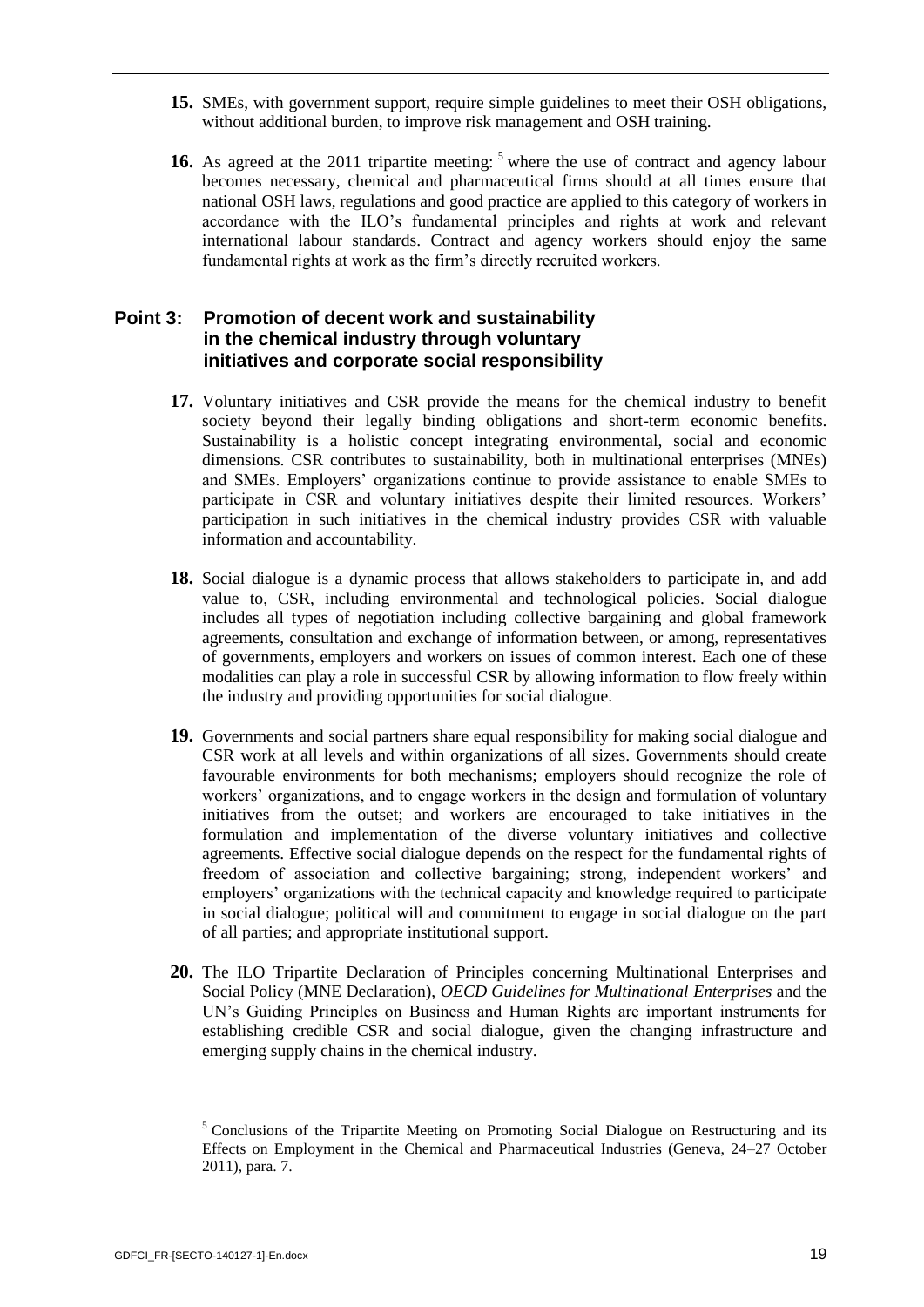# <span id="page-26-0"></span>**Point 4: Recommendations for future actions by the International Labour Organization and its Members**

**21.** In view of the discussion at the Global Dialogue Forum on Initiatives to Promote Decent and Productive Work in the Chemical Industry, the future actions below were recommended.

# *Recommendation for action by*

## **22. Governments:**

- (a) should ensure an appropriate and enforceable legislative and regulatory framework for social dialogue and to respect human and labour rights;
- (b) are encouraged to ratify and implement ILO instruments including but not limited to: the Chemicals Convention, 1990 (No. 170; the Prevention of Major Industrial Accidents Convention, 1993 (No. 174); and the Occupation Safety and Health Convention, 1981 (No. 155); the Promotional Framework for Occupational Safety and Health Convention, 2006 (No. 187); and the Asbestos Convention, 1986 (No. 162);
- (c) are encouraged to implement the ILO Decent Work Agenda;
- (d) should implement specific and specialized training programmes for government inspectors, workers and SMEs to ensure enforcement of laws and improve social dialogue;
- (e) should establish forums for sharing of information and benchmarking on new technological changes and innovations.

## **23. Employers' and workers' organizations:**

- (a) should make voluntary initiatives in the chemical industry the subject of constructive social dialogue at all appropriate levels;
- (b) are encouraged to seek and promote a common understanding of sustainability in the chemical industry recognizing its economic, environmental, and social dimensions;
- (c) reaffirm their commitment to the Conclusions of the Tripartite Meeting on Promoting Social Dialogue on Restructuring and its Effects on Employment in the Chemical and Pharmaceutical Industries (Geneva, 24–27 October 2011);
- (d) recognize the importance of a sustainable supply chain in the chemical industry and are committed to seek opportunities for progress.

## **24. International Labour Office:**

- (a) the ILO recognizes and appreciates global level social dialogue in the chemical industry, using all appropriate tools;
- (b) the ILO should promote the establishment of tripartite working groups at regional level to promote the points of consensus of this Forum, to contribute to their implementation by exchanging best practices, taking into account the specific conditions in the region concerned, and to work towards shared commitments to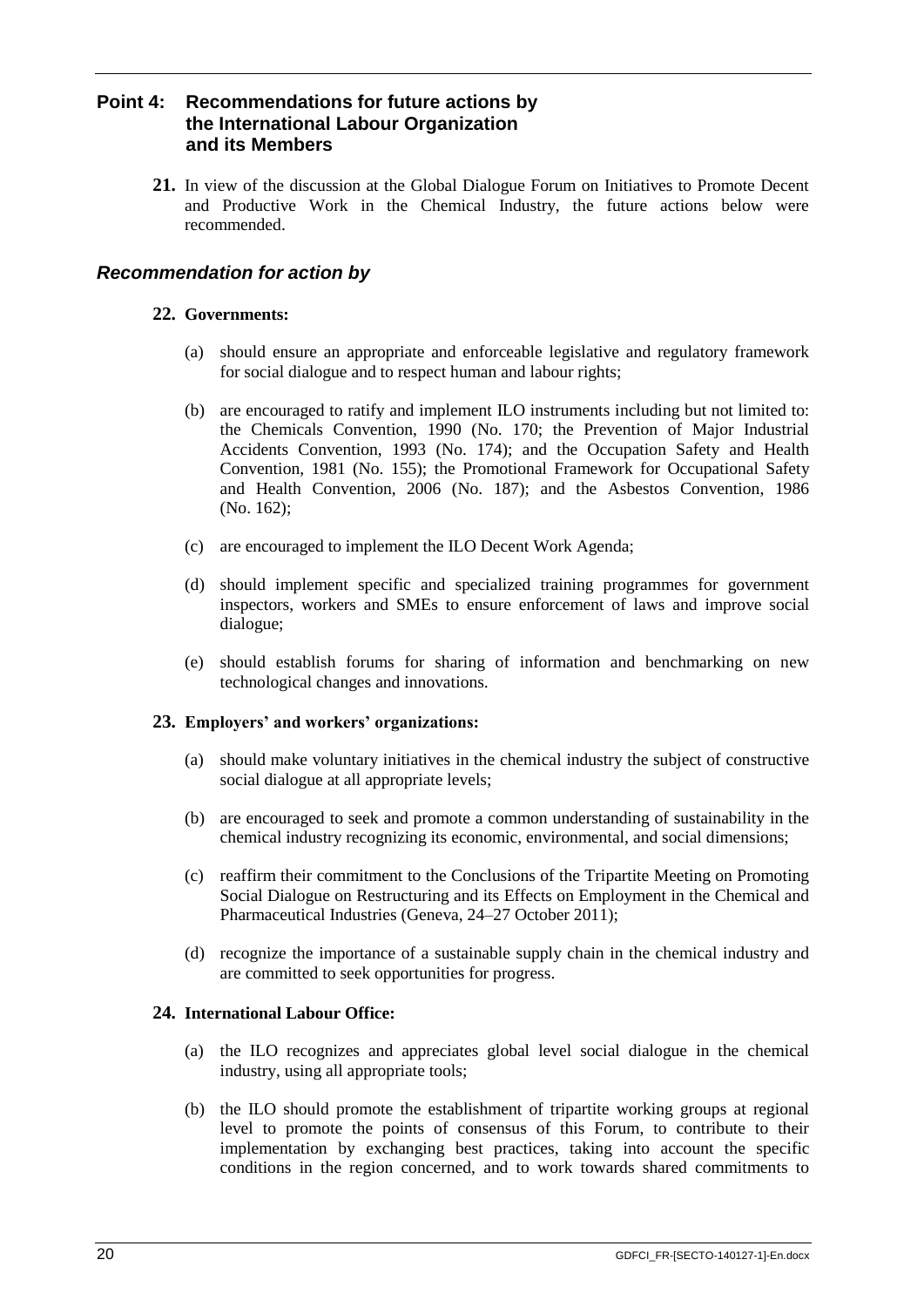sustainability. ILO regional offices should play an important support role for these regional working groups;

- (c) the Director-General of the ILO is invited to bear in mind, when drawing up proposals for future work, the recommendations of this Global Dialogue Forum, as well as the conclusions and recommendations made by previous sectoral meetings in the chemical industry, notably the Conclusions of the Tripartite Meeting on Promoting Social Dialogue on Restructuring and its Effects on Employment in the Chemical and Pharmaceutical Industries (Geneva, 24–27 October 2011) and the Recommendations of the Meeting of Experts to Examine Instruments, Knowledge, Advocacy, Technical Cooperation and International Collaboration as Tools with a view to Developing a Policy Framework for Hazardous Substances (Geneva, 10–13 December 2007);
- (d) the ILO should include a perspective on the promotion of decent work in the chemical industry supply chain in the preparations and background reports for the general discussion at the 2016 ILC on the promotion of decent work in global supply chains with the guidance of international labour standards and the Ruggie Principles and existing documents such as the ILO MNE Declaration, the UN Guiding Principles on Business and Human Rights, and the revised *OECD Guidelines for Multinational Enterprises*;
- (e) the ILO should produce guidelines for the implementation of the MNE Declaration to make it more concrete at the regional and sectoral levels;
- (f) in light of the upcoming tripartite meeting of experts on cross-border social dialogue, the ILO should include the perspective and experiences of the chemical industry;
- (g) the ILO should improve the database and knowledge base of the ILO, including good practices and policies concerning OSH in the chemical industry, concerning developing countries with such industries;
- (h) the ILO should continue to provide technical assistance and cooperation, and provide training, including via the ITC, towards promoting decent and productive work in the chemical industry.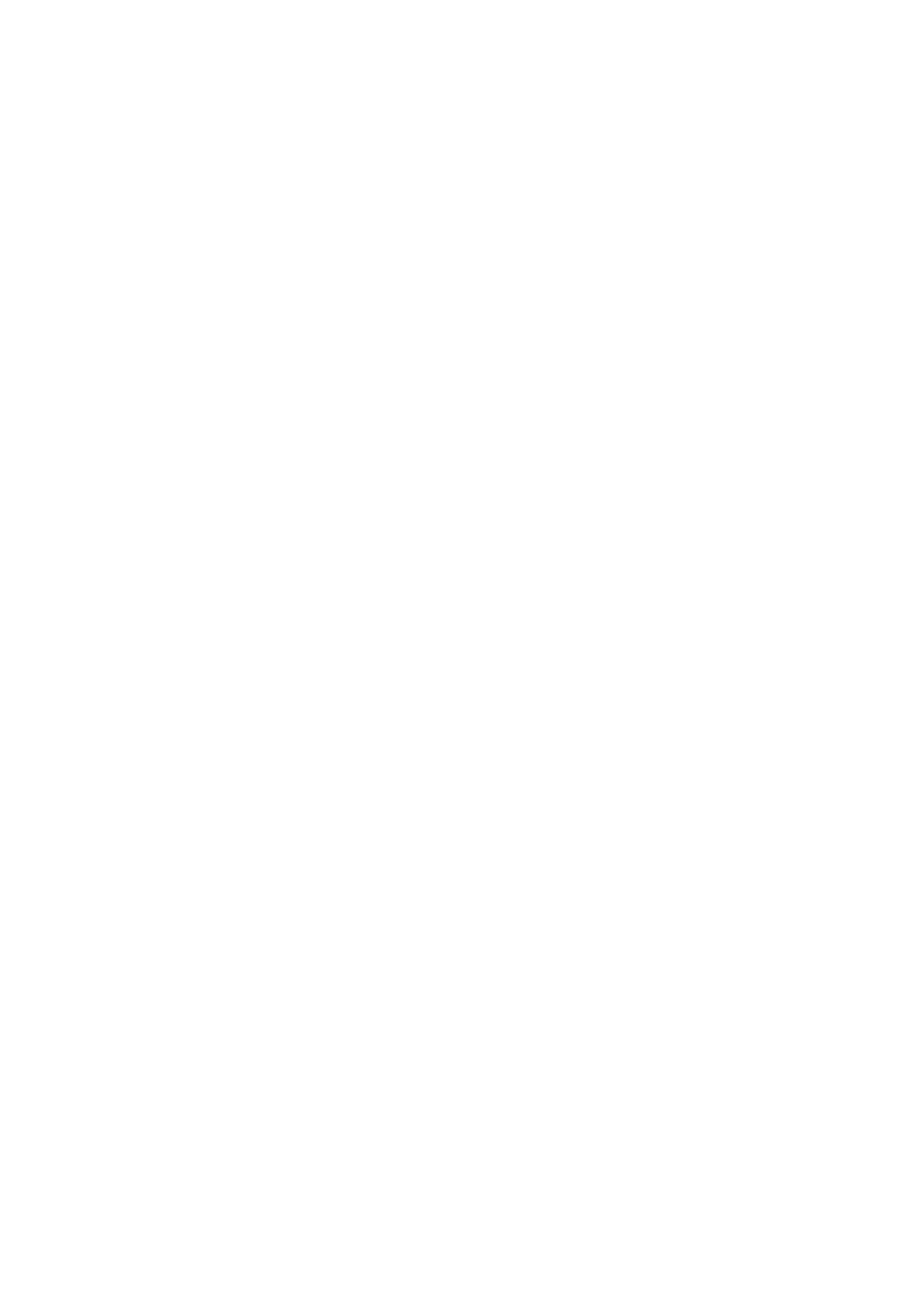# <span id="page-29-0"></span>**Appendix**

The ILO, in keeping with the programme of sectoral work for 2014–15, as endorsed by the Governing Body at its 317th Session (March 2013), will:

- (i) organize a regional workshop in Latin America to discuss the restructuring and its effect on employment in the chemical and pharmaceutical industries; <sup>1</sup>
- (ii) conduct a research study to analyse technological progress and its impact on employment structure in the glass industry;  $2^2$
- (iii) as part of its recurrent and statutory work,  $3$  support tripartite constituents in their efforts to promote the ILO Declaration on Fundamental Principles and Rights at Work and its Follow-up (1998) and the Tripartite Declaration of Principles concerning Multinational Enterprises and Social Policy (MNE Declaration). The ILO will continue to promote the ratification and effective implementation of the ILO international standards relevant to the chemical industry.

<sup>3</sup> GB.317/POL/5, para. 15.

 $1$  GB.317/POL/5 (appendix – Sectoral advisory body recommendations, para. 6).

 $^{2}$  GB.317/POL/5 (appendix – Sectoral advisory body recommendations, para. 7).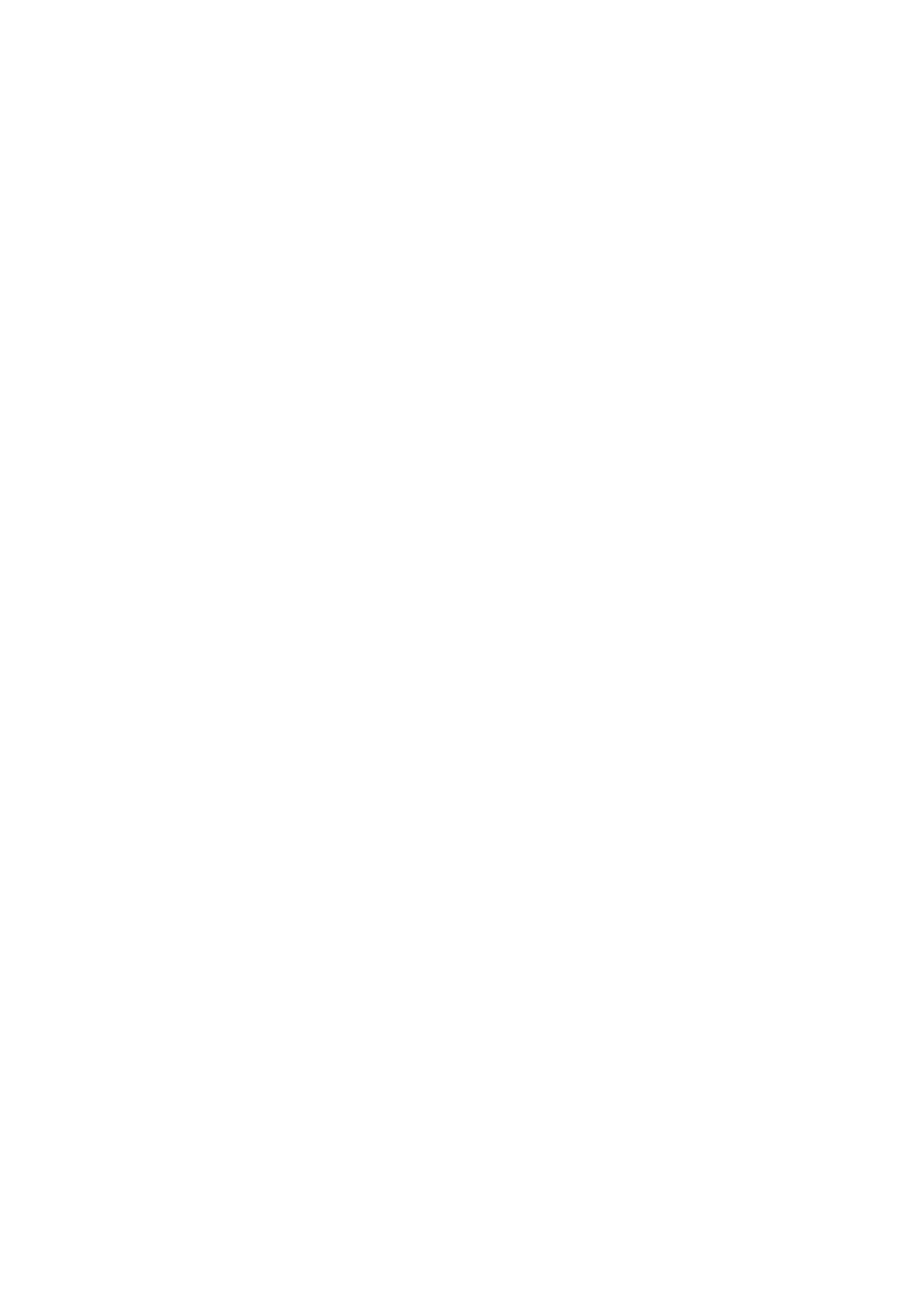<span id="page-31-0"></span>**List of participants Liste des participants Lista de participantes**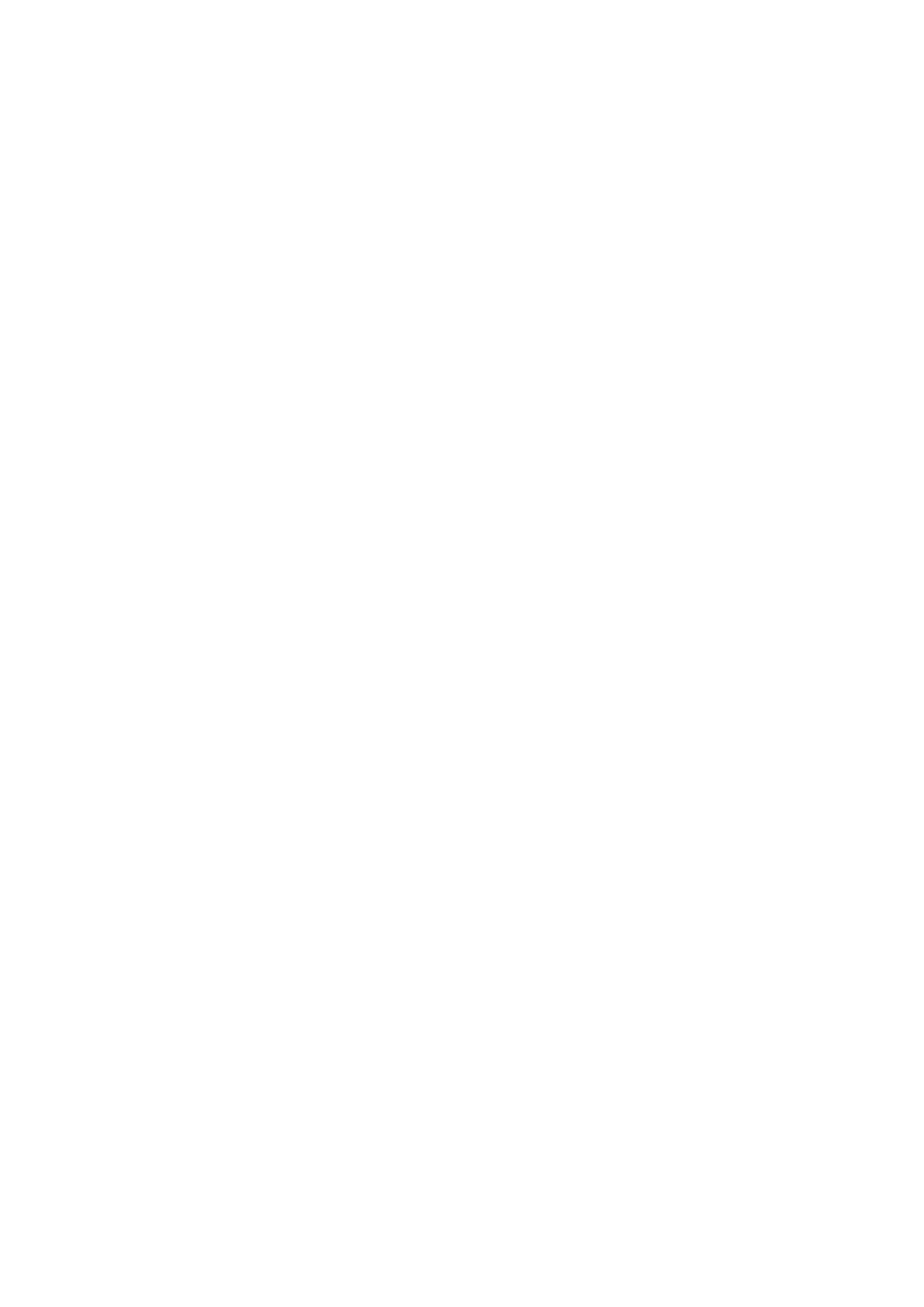## **Chairperson** Président Presidente

Ms Harriet Luyima, Ag Commissioner Industrial Relations and Productivity, Ministry of Gender, Labour and Social Development, Kampala, Uganda.

> Members representing Governments Membres représentant les gouvernements Miembros representantes de los gobiernos

## **ALGERIA ALGÉRIE ARGELIA**

M<sup>me</sup> Samia Massout, Sous-directrice, Ministère de l'Energie et des Mines, Alger.

*Advisers/Conseillers techniques/Consejeros Técnicos*

- M<sup>me</sup> Amel Midiouni, Chef, Département réglementation et relations de travail, SONATRACH, activité Aval, Oran.
- M. Mohamed Abbaci, Assistant au Président-Directeur général, ASMIDAL, Annaba.
- M. Mourad Boukadoum, Conseiller, Mission permanente d'Algérie, Genève, Suisse.

#### **AZERBAIJAN AZERBAÏDJAN AZERBAIYÁN**

Mr Khalig Mustafayev, Deputy Executive Director, Azerikimya Production Union of the State Oil Company (SOCAR), Sumgayit.

#### **BANGLADESH**

Mr Mashiur Rahman, Chief Inspector, Department of Inspection for Factories and Establishments, Dhaka.

#### **CAMBODIA CAMBODGE CAMBOYA**

Mr Pok Vanthat, Deputy Director, Occupational Safety and Health Department, Ministry of Labour and Vocational Training, Phnom Penh.

*Adviser/Conseiller technique/Consejero Técnico*

Mr Kong Chandara, Vice Chief, Cabinet of Minister, Ministry of Labour and Vocational Training, Phnom Penh.

#### **CAMEROON CAMEROUN CAMERÚN**

M. Parfait Abouga Ndzana, Inspecteur des affaires sociales et Diplomate, Chef de la Cellule de la coopération technique, Division des normes et de la coopération internationale, Ministère du Travail et de la Sécurité sociale, Yaoundé.

#### **COSTA RICA**

*Adviser/Conseiller technique/Consejero Técnico*

Sr. Norman Lizano, Ministro Consejero, Misión Permanente de Costa Rica, Ginebra, Suiza.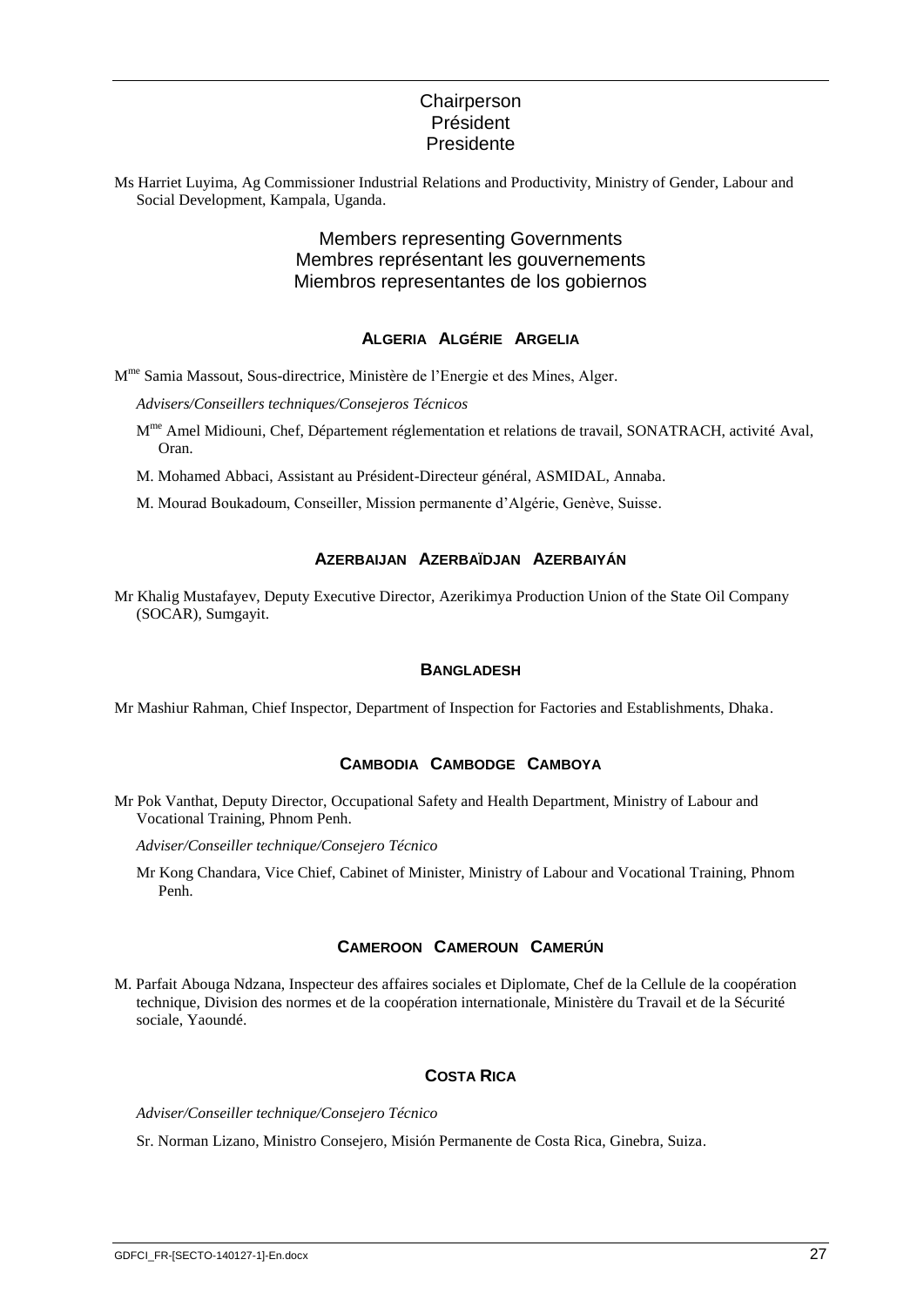#### **DENMARK DANEMARK DINAMARCA**

Ms Nanna Rosted Vind, Chemist (MSc), Ministry of Work, The Danish Working Environment Authority, Copenhagen.

## **EGYPT ÉGYPTE EGIPTO**

Ms Hala Eltaher Abdalla, Labour Counsellor, Permanent Consulate of Egypt, Geneva, Switzerland.

#### **GAMBIA GAMBIE**

Mr Momodou Musa Darboe, Policy Officer, Ministry of Trade, Regional Integration and Employment, Banjul.

#### **GERMANY ALLEMAGNE ALEMANIA**

Mr Wolfgang Scholz, Counsellor, Permanent Mission of Germany, Geneva, Switzerland.

*Adviser/Conseiller technique/Consejero Técnico*

Ms Franca König, Intern, Permanent Mission of Germany, Geneva, Switzerland.

#### **GREECE GRÈCE GRECIA**

Mr Vasileios Giannakopoulos, Official, Directorate for Working Conditions, General Directorate of Working Conditions and Health, Ministry of Labour, Social Security and Welfare, Athens.

*Adviser/Conseiller technique/Consejero Técnico*

Ms Evdoxia Katsikogianni, Inspector, Occupational Safety and Health (OSH), Labour Inspectorate, Ministry of Labour, Social Security and Welfare, Athens.

#### **INDONESIA INDONÉSIE**

Mr Decky Haedar Ulum, Head of Sub-Division, Collective Labour Agreement, Directorate of Labour Agreement, Welfare and Discrimination Analysis, Directorate General of Industrial Relations Development and Workers Social Security, Ministry of Manpower and Transmigration of the Republic of Indonesia, Jakarta.

*Advisers/Conseillers techniques/Consejeros Técnicos*

Mr Adriansyah Iskandar, Staff for Plaining and Evaluation Activities, Directorate of Labour Dispute Settlement, Directorate General of Industrial Relations, Development and Workers Social Security, Ministry of Manpower and Transmigration of the Republic of Indonesia, Jakarta.

Mr Arsi Dwinugra Firdausy, First Secretary, Permanent Mission of Indonesia, Geneva, Switzerland.

#### **KENYA**

Ms Mary Wambui Mwangi, Chemist, Assistant Director, Occupational Safety and Health Services, Head of Occupational Hygiene Division, Directorate of Occupational Safety and Health Services, Nairobi.

#### **MADAGASCAR**

*Adviser/Conseiller technique/Consejero Técnico*

M. Emi-Haulain Kola, Conseiller, Mission permanente de la République de Madagascar, Genève, Suisse.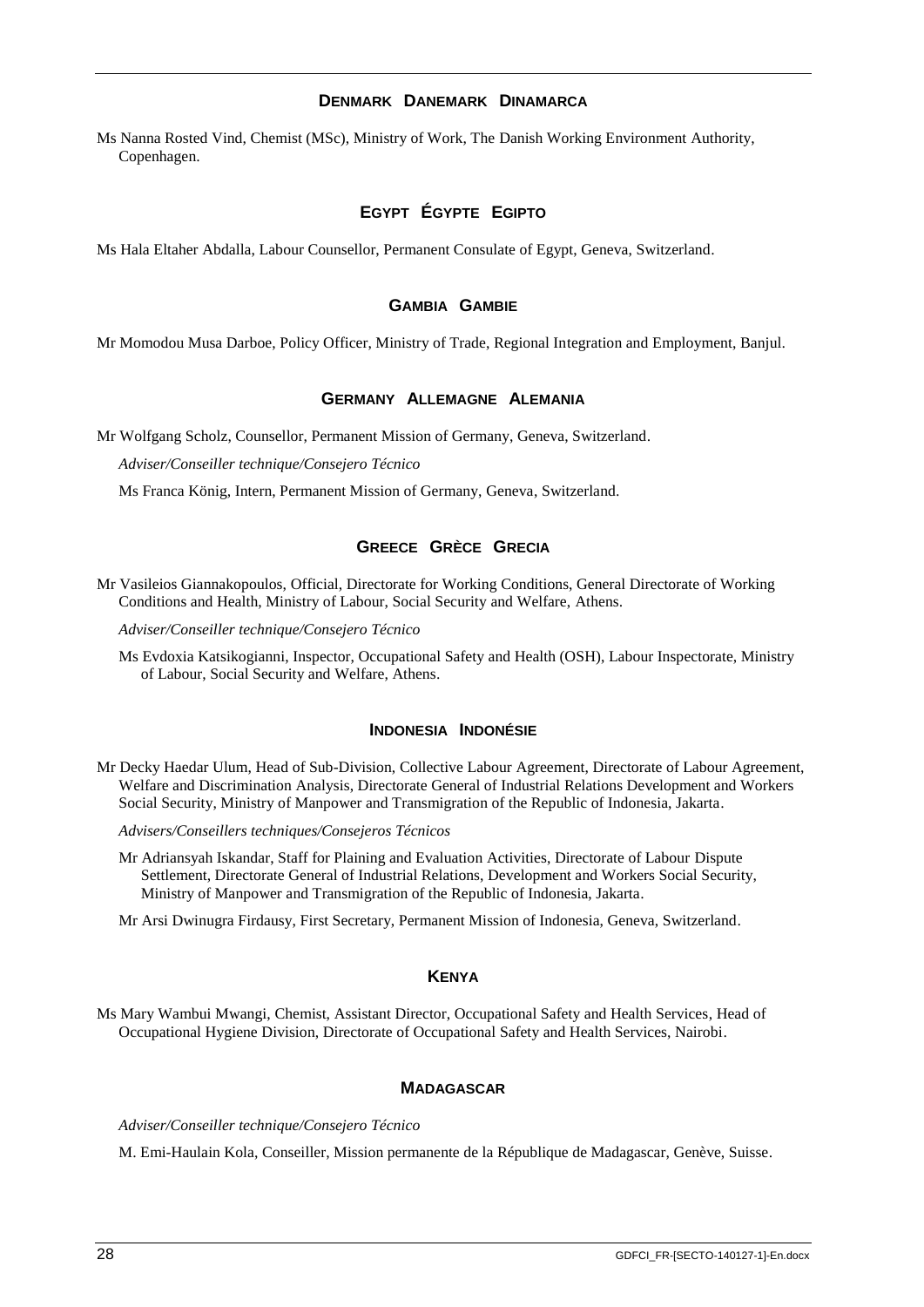#### **MALAYSIA MALAISIE MALASIA**

Mr Roslan Bahari, Labour Attaché, Permanent Mission of Malaysia, Geneva, Switzerland.

#### **MOZAMBIQUE**

Ms Dalmázia Helena de Castanheira E Cossa, Legal Adviser, Ministry of Health, Maputo.

*Advisers/Conseillers techniques/Consejeros Técnicos*

- Ms Maria Nivalda Lázaro, Director, National Department of Laboratory for Water and Food, Ministry of Health, Maputo.
- Ms Oswalda Quintina Das Silva Figueiredo Wilson, Chief, Department of Industrial Policy, Maputo.
- Ms Ernestina Chinrindja, Head of Office, Department of Health and Safety at Work, Ministry of Labour, Maputo.

Mr Juvenal Arcanjo Dengo, First Secretary, Permanent Mission of Mozambique, Geneva, Switzerland.

#### **MYANMAR**

Ms Soe Soe Aye, Director, Pharmaceutical and Foodstuff Industries, Ministry of Industries, Yangon.

## **NETHERLANDS PAYS-BAS PAÍSES BAJOS**

Mr Wiebren van Dijk, First Secretary, Permanent Mission of the Kingdom of the Netherlands, Geneva, Switzerland.

#### **OMAN OMÁN**

Mr Khalifa Ben Mohammad Alwahaibi, Director, Ministry of Manpower, Muscat.

#### **PANAMA PANAMÁ**

Sra. Leyda Barrios, Decana de la Facultad de Farmacia, Universidad de Panamá, Panamá.

*Adviser/Conseiller technique/Consejero Técnico*

Sr. Alejandro Mendoza Gantes, Consejero, Misión Permanente de Panamá, Ginebra, Suiza.

#### **PHILIPPINES FILIPINAS**

Ms Ma. Celeste M. Valderrama, Labour Attaché, Permanent Mission of the Philippines, Geneva, Switzerland.

#### **RUSSIAN FEDERATION RUSSIE, FÉDÉRATION DE RUSIA, FEDERACIÓN DE**

Mr Stepan Kuzmenkov, Counsellor, Permanent Mission of the Russian Federation, Geneva, Switzerland.

*Advisers/Conseillers techniques/Consejeros Técnicos*

- Ms Zinaida Pechorkina, Deputy Head of Chemical Industry Division, Ministry of Industry and Trade, Moscow.
- Mr Victor Chechevatov, Adviser of Head of Chemical Industry Division, Ministry of Industry and Trade, Moscow.
- Ms Elena Demidova, Senior Consultant, Department on Chemical-Technological Complex, Ministry of Industry and Trade, Moscow.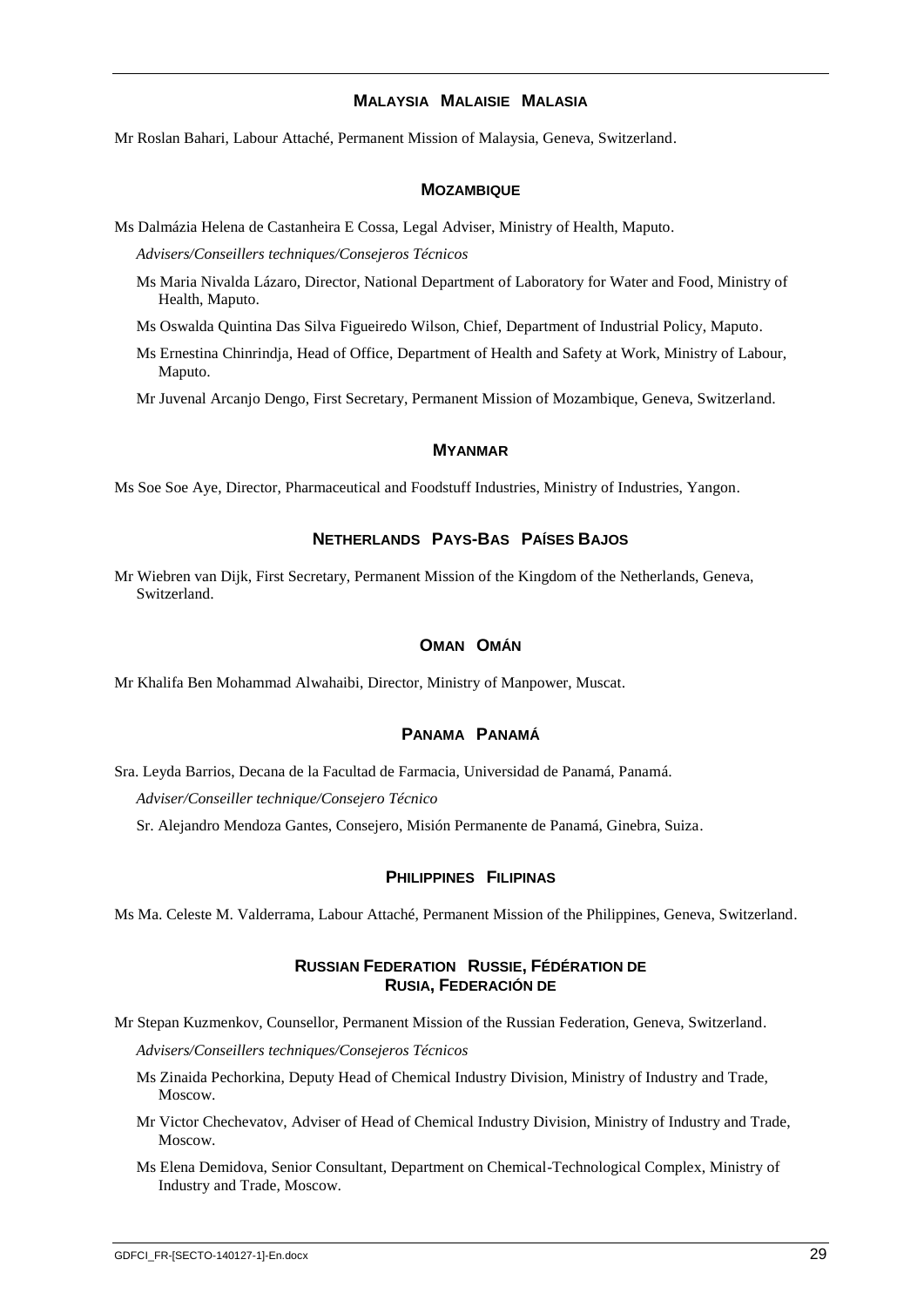## **SOUTH AFRICA AFRIQUE DU SUD SUDÁFRICA**

Mr Stephen Rathai, Acting Director, Department of Labour, Pretoria.

*Advisers/Conseillers techniques/Consejeros Técnicos*

Ms Milly Ruiters, Director, Occupational Health and Hygiene Adviser, Department of Labour, Pretoria.

Ms Elize Lourens, Deputy Director Occupational Health and Hygiene, IES Branch, Department of Labour, Pretoria.

#### **THAILAND THAÏLANDE TAILANDIA**

Ms Patana Bhandhufalck, Minister Counsellor (Labour), Permanent Mission of Thailand, Geneva, Switzerland.

#### **TURKEY TURQUIE TURQUÍA**

Mr Cemal Burak Yaşaroğlu, Occupational Health and Safety Expert, Ministry of Labour and Social Security, Occupational Health and Safety Institute (ISGUM), Ankara.

*Adviser/Conseiller technique/Consejero Técnico*

Ms Hediye Özgen Timuçin, Chemical Engineer, Ministry of Labour and Social Security, Occupational Health and Safety Institute (ISGUM), Ankara.

#### **VENEZUELA, BOLIVARIAN REPUBLIC OF VENEZUELA, RÉPUBLIQUE BOLIVARIENNE DU VENEZUELA, REPÚBLICA BOLIVARIANA DE**

Sr. Carlos Enrique Flores Torres, Consejero/Agregado Laboral, Misión Permanente de la República Bolivariana de Venezuela, Ginebra, Suiza.

## Members representing the Employers Membres représentant les employeurs Miembros representantes de los empleadores

- Mr Anil P. Anand, Member Executive Committee, All India Organisation of Employers (AIOE), New Delhi, India.
- Sr. Rodrigo Arcila, Director Ejecutivo, Cámara Farmacéutica de la ANDI, Bogotá, Colombia.
- Mr Hassan Behzadi, Expert Consultant, Iranian Confederation of Employers' Associations (ICEA), Tehran, Islamic Republic of Iran.
- Sr. José María Fumagalli, Director Ejecutivo, Cámara de la Industria Química y Petroquímica (CIQyP), Buenos Aires, Argentina.
- Mr Christopher Kibett, Director Human Resource and Communication, Kenya Bureau of Standards (KEBS), Nairobi, Kenya.
- Mr Simon Marsh, Employment and Communications Director, Chemical Industries Association (CIA), London, United Kingdom.
- Mr Lutz Muehl, Managing Director Social Policies, CSR, Europe and International Social Dialogue, German Federation of Chemical Employers' Associations (BAVC), Wiesbaden, Germany.
- Sr. Augusto Rey De La Cuba, Director Ejecutivo, Asociación Nacional de Laboratorios Farmacéuticos (ALAFARPE), Lima, Perú.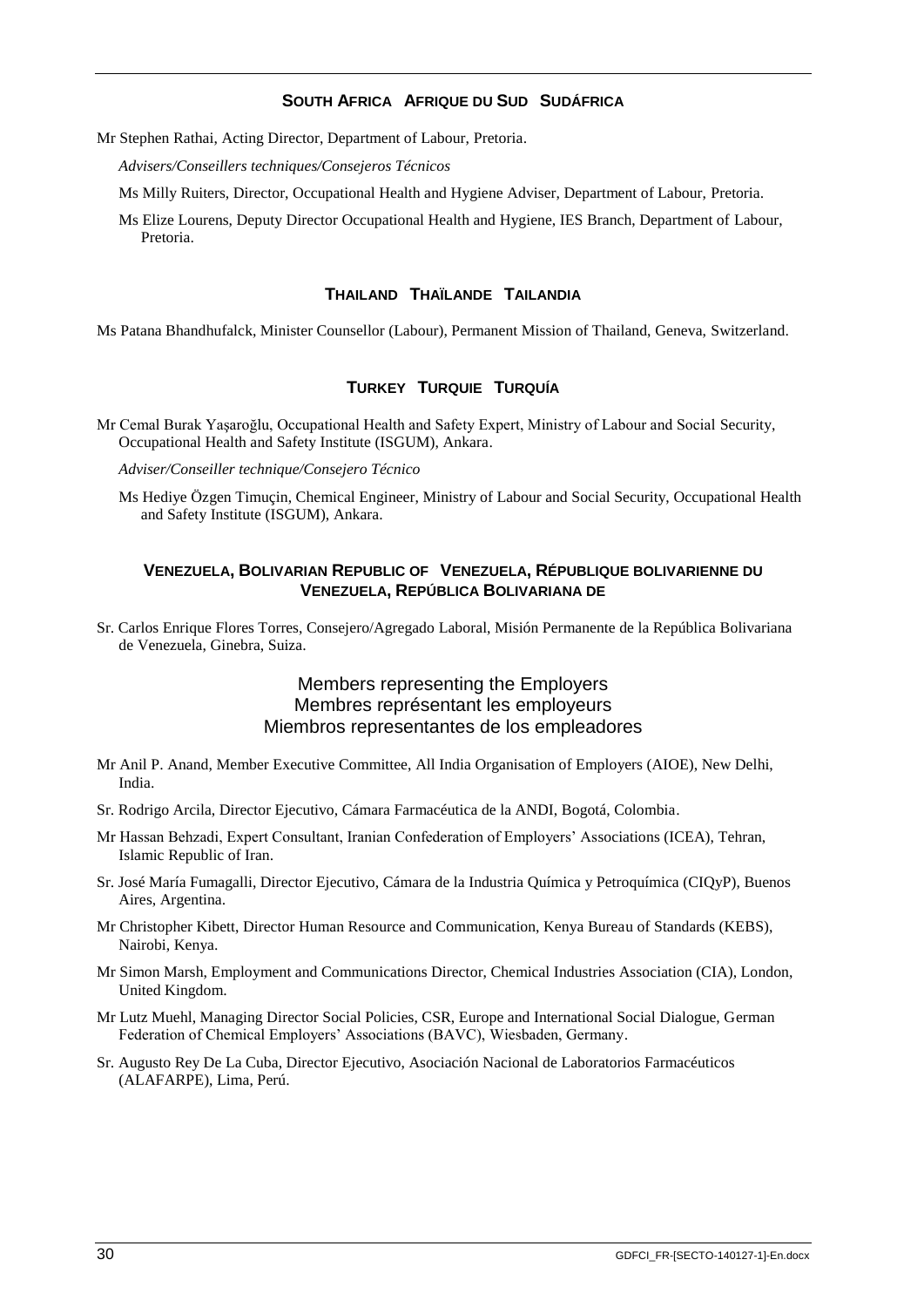## Additional members representing the Employers Membres additionnels représentant les employeurs Miembros adicionales representantes de los empleadores

- Mr Matthias Dipper, Head of International Labour Relations and Employment, Clariant International AG Clariant, Pratteln, Switzerland.
- Mr Koen Laenens, Director Social Affairs, Essenscia, Brussels, Belgium.
- Mr Sandro Pettineo, Policy Adviser, International Confederation of Private Employment Agencies (CIETT), Brussels, Belgium.
- Ms Ruth Steinhoff, European and International Social Affairs, German Confederation of Chemical Employers' Associations (BAVC), Weisbaden, Germany.
- Dr Jochen Wilkens, General Manager, Chemienord, Laatzen, Germany.

## Members representing the Workers Membres représentant les travailleurs Miembros representantes de los trabajadores

- Mr Edson Bicalho, General Secretary, Federation of Workers in Chemical and Pharmaceutical Industries (FEQUIMFAR), São Paulo, Brazil.
- Mr Alfons De Potter, Vice-President, ACV CSC Bâtiment Industrie et Energie, Brussels, Belgium.
- Mr Simon Mofokeng, General Secretary, Chemical Energy, Paper, Printing, Wood and Allied Workers Union (CEPPWAWU), Braamfontein, South Africa.
- Mr Keith Romig, Policy Analyst, USW, Collective Bargaining, Research and Benefits Departtment, Nashville, United States.
- Mr Nityanand Sahadeo Karanje, Vice-President, Indian National Chemical Workers' Federation (INCWF), Maharashtra, India.
- Mr Hasnaoui Smiri, General Secretary, General Federation of Petrochemical Workers (UGTT) Tunis, Tunisia.
- Ms Erni Suherni, General Secretary, FSP KEP, Union Officer at Cabot Company, Banten, Indonesia.
- Ms Iris Wolf, Head of Division Innovation/Technology, IG BCE, Mining, Chemical and Energy Workers' Industrial Union, Hannover, Germany.

## Additional members representing the Workers Membres additionnels représentant les travailleurs Miembros adicionales representantes de los trabajadores

- Mr Herman Baele, Federal Secretary, La Centrale Générale FGTB, Brussels, Belgium.
- Ms Carol Bruce, Director of Women and Non-Manual Workers, IndustriALL Global Union, Geneva, Switzerland.
- Mr Alexander Bulan, Russian Chemical Workers Union (RCWU), Member of Special Commission of Social Partnership, Moscow, Russian Federation.
- Mr Faouzi Chibani, Deputy General Secretary, General Federation of Petrochemical Workers (UGTT), Tunis, Tunisia.
- Mr Ahmet Kabaca, Trade Union Administrative Secretary, Petrol-Is (Oil, Chemical and Rubber Workers' Union), Istanbul, Turkey.
- Mr Brian Kohler, Director of Health, Safety and Sustainability, IndustriALL Global Union, Geneva, Switzerland.
- Mr Riza Köse, Trade Union Officer, Petrol-Is (Oil, Chemical and Rubber Workers' Union), Istanbul, Turkey.
- M me Marylise Léon, Secrétaire fédérale, FCE-CFDT, Paris, France.
- Ms Maike Niggemann, Trade Union International Secretary, IG BCE, Mining, Chemical and Energy Workers' Industrial Union, Hannover, Germany.
- Mr Torbjörn Olsson, National Officer, Unionen Central Ombudsman, Stockholm, Sweden.